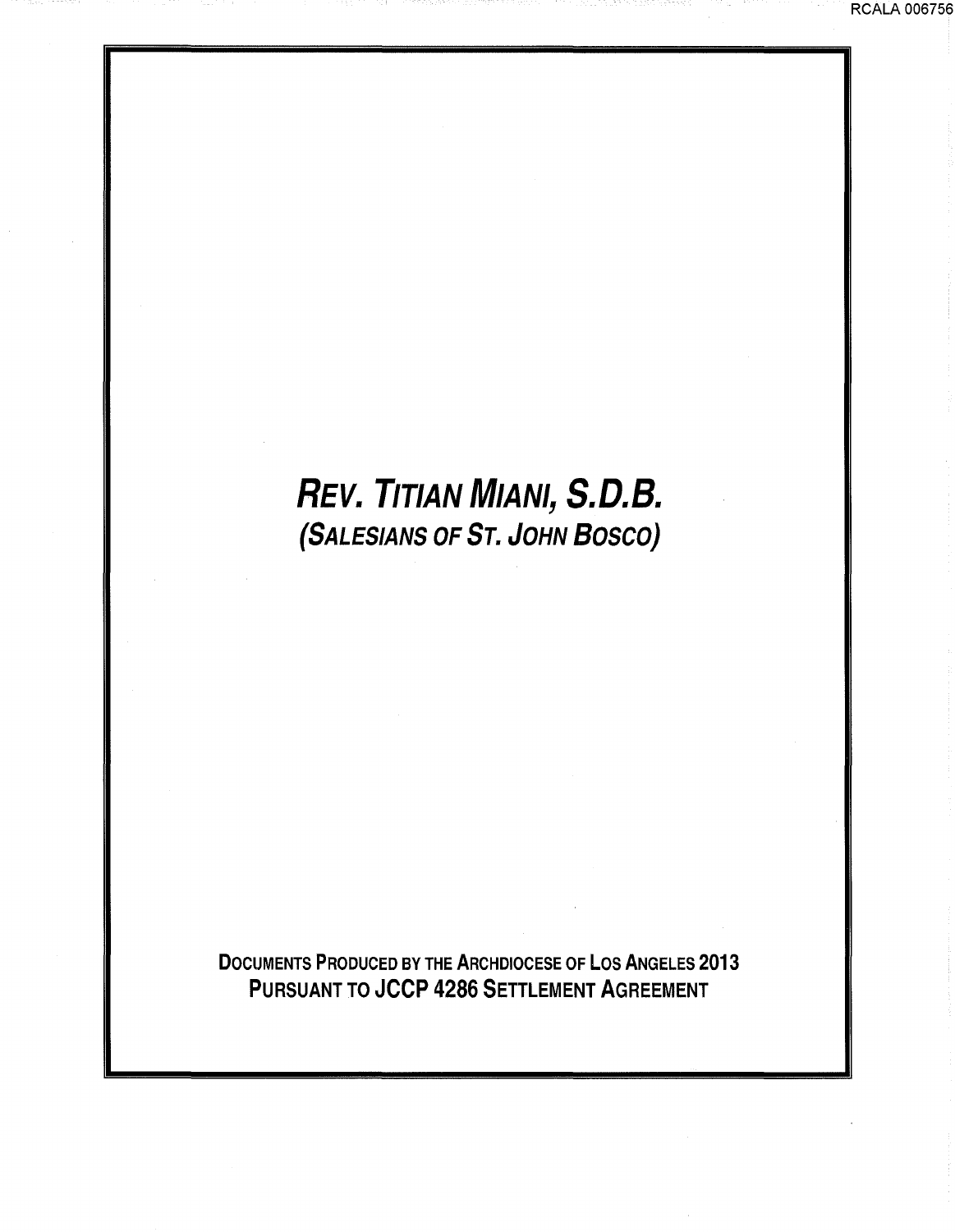## Vicar for Clergy Database

Clergy Assignment Record (Detailed)

## Rev Titian Miani, S.D. B.

Current Primary Assignment Birth Date 4/23/1927 Birth Place Diaconate Ordination Priesthood Ordination Diocese Name Zoppolo, Udine, Italy 5/5/1955 Salesians of St. John Bosco Latin Age: 85 Deanery: 1 Date of Incardination Religious Community Ritual Ascription Ministry Status Canon State Left Archdiocese Relig. Order Priest *Incard Process* Begin Pension Date **Seminary** Ethnicity English Fingerprint Verification and Safeguard Training Date Background Check Virtus Training Date

### Assignment History

| Assignment<br>St. John Bosco High School, Bellflower Education-Teacher/Faculty, Active<br>Service | <b>Beginning Date</b><br>1/1/1968 | <b>Completion Date</b><br>12/31/1969 |
|---------------------------------------------------------------------------------------------------|-----------------------------------|--------------------------------------|
| Left Archdiocese                                                                                  | 1/1/1966                          | 12/31/1968                           |
| St. John Bosco High School, Bellflower Education-Teacher/Faculty, Active<br>Service               | 1/1/1963                          | 12/31/1956                           |
| Bishop Mora Salesian High School, Los Angeles Education-<br>Teacher/Faculty, Active Service       | 1/19/1959                         | 12/31/1963                           |
| St. John Bosco High School, Bellflower Education-Teacher/Faculty, Active<br>Service               | 1/1/1957                          | 12/31/1959                           |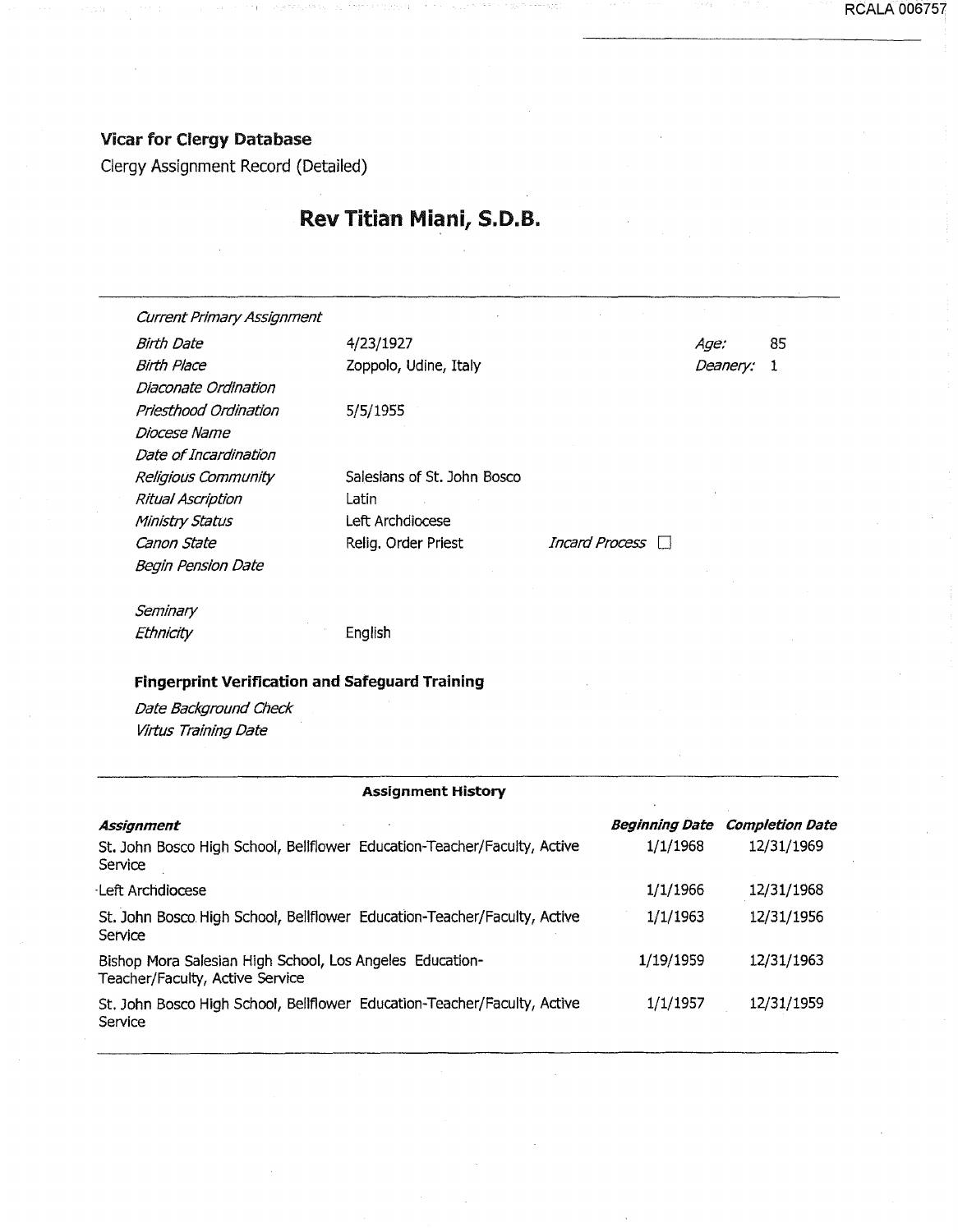## REDACTED

**CONFIDENTIAL** 

# **CONFIDENTIAL**

**CONFIDENTIAL**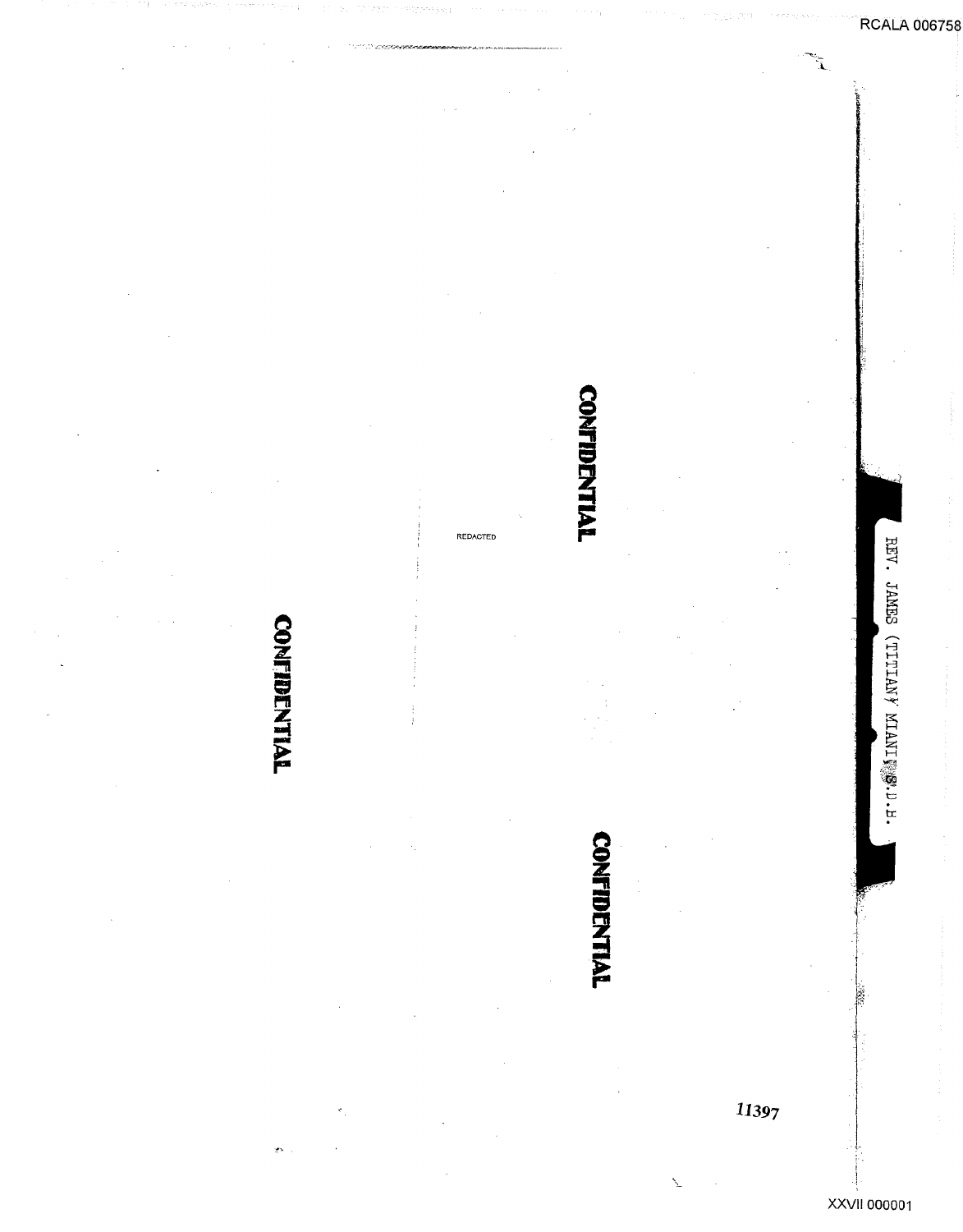### MEMORANDUM

DATE: May 4, 1993

TO: Fr. Dyer

**REDACTED** FROM:

 $RE:$ 

**REDACTED** called on April 13 with an address and phone for a lady named:

## **REDACTED**

She is a relative of Fr. REDACTED

I am unclear as to why he thought you would want this information. He thought you would recall - said she worked at a parish until REDACTED came - meaning maybe REDACTED :? kids are in the school there.

**RCALA 006759**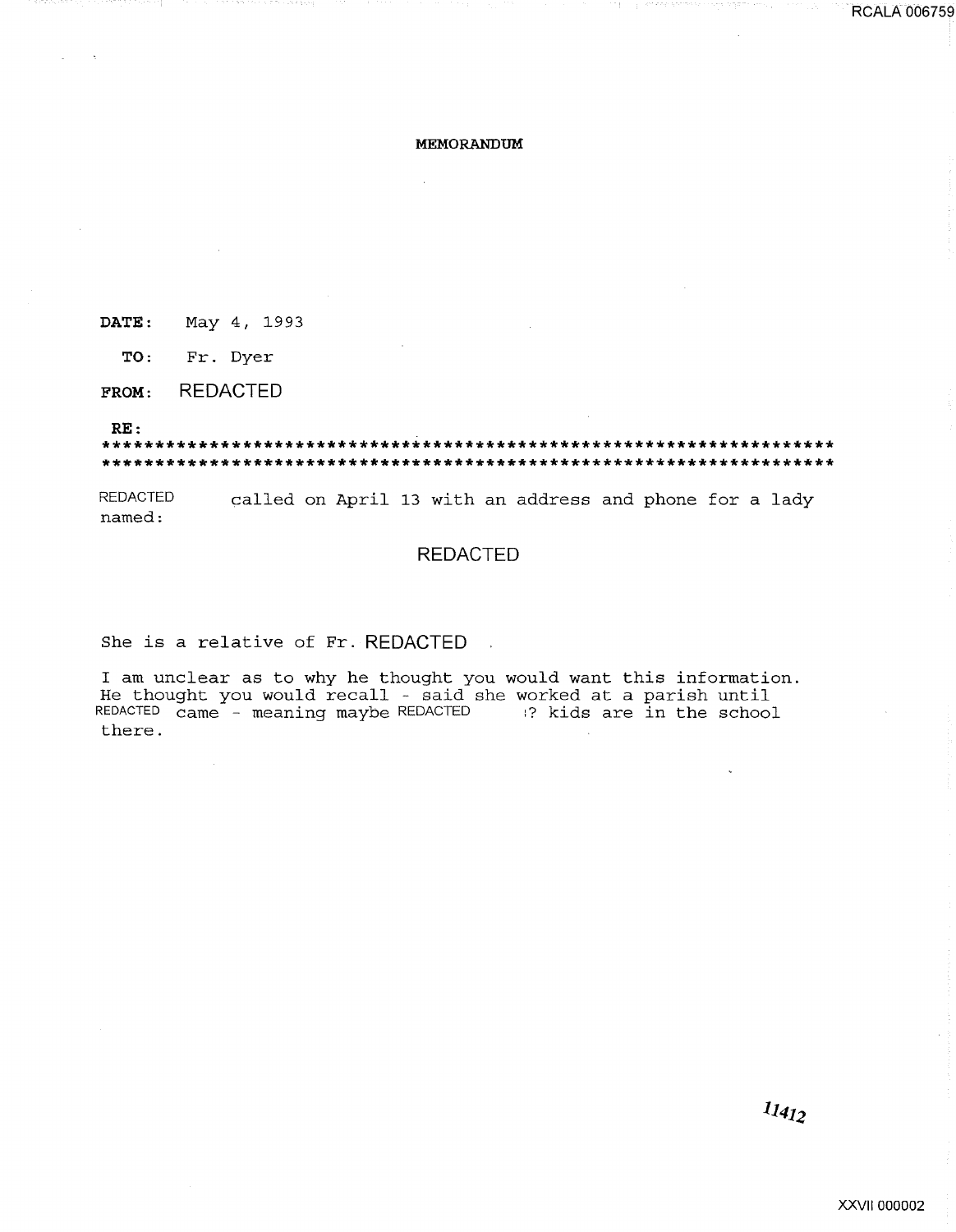

بياء الإيادة قيريتها والمستندر  $\frac{1}{2}$ પ્લન્ટેન્ટ 11413

XXVII 000003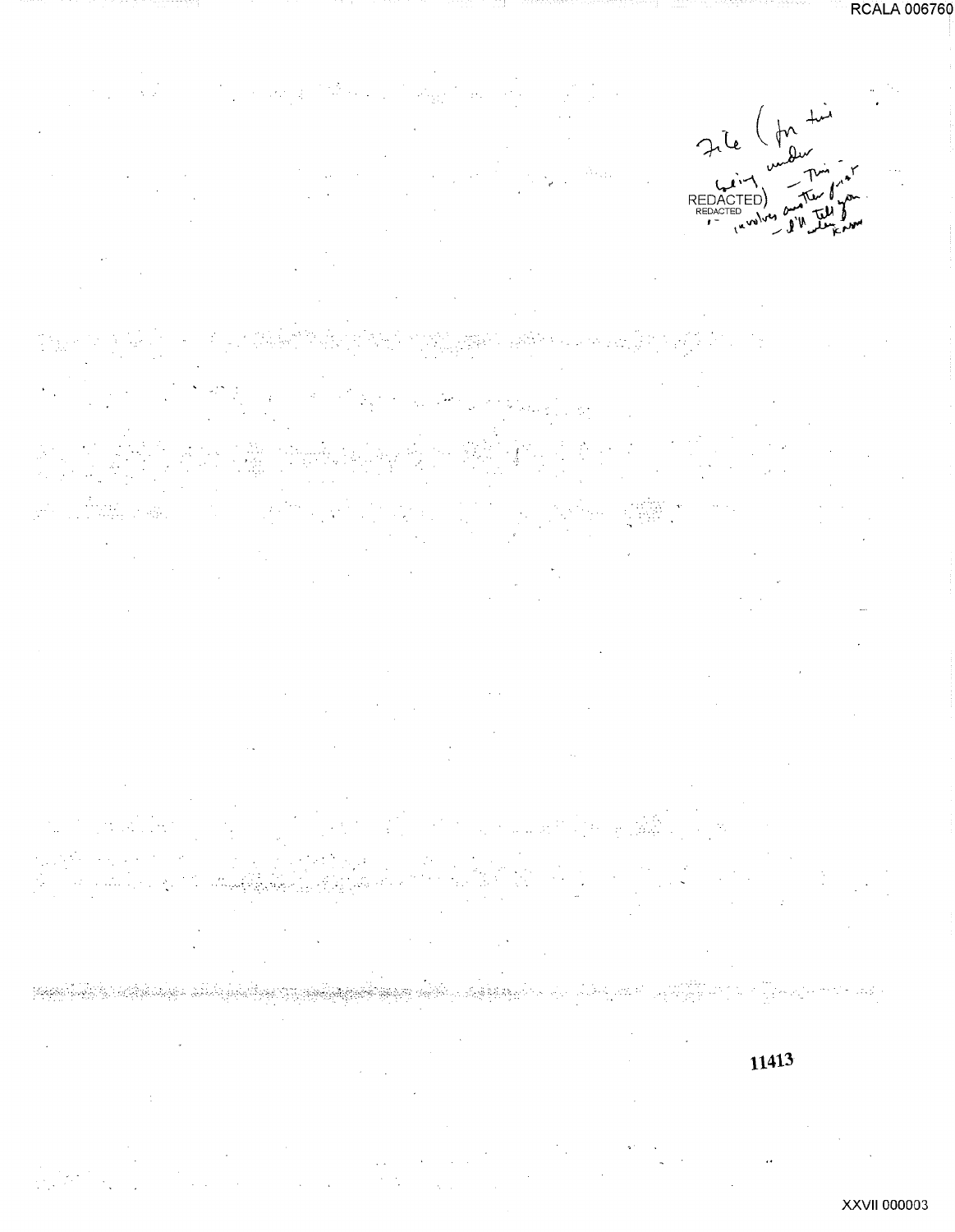## MEMORANDUM **CONFIDENTIAL**

| $\mathtt{DATE:}$ | June 15, 1993 |  |
|------------------|---------------|--|
|                  |               |  |

FROM: Monsignor Terry Richey

RE: Abuse Complaint

Father REDACTED Artesia) . referred REDACTED (Holy Family,

She recently was flooded with memories of abuse by a priest. She recently was incoded with memorics of abuse by a pri-<br>She was, circa e., in sixth grade. "What's most in my memory is 'fondling', he'd come over to our house, have dinner, come in my room after I went to bed, and he.....I don't know what my Mom thought. I'm angry she didn't protect me. He came in my room, many times, fondled me under my clothes."

Did he touch you genitally? "Yes."

The abuse went on over a period of several years.

"He stayed friendly with my family. About five years ago, he telephoned my parents on a holiday when I happened to be there. My mother urged me to say 'Hello'. I couldn't and wouldn't."

REDACTED abuse. matter. does not want her family to know anything about the No one should contact any member of her family about this

TO: File - Rev. James Miani, SDB, teaching at St. John Bosco H.S. circa 1970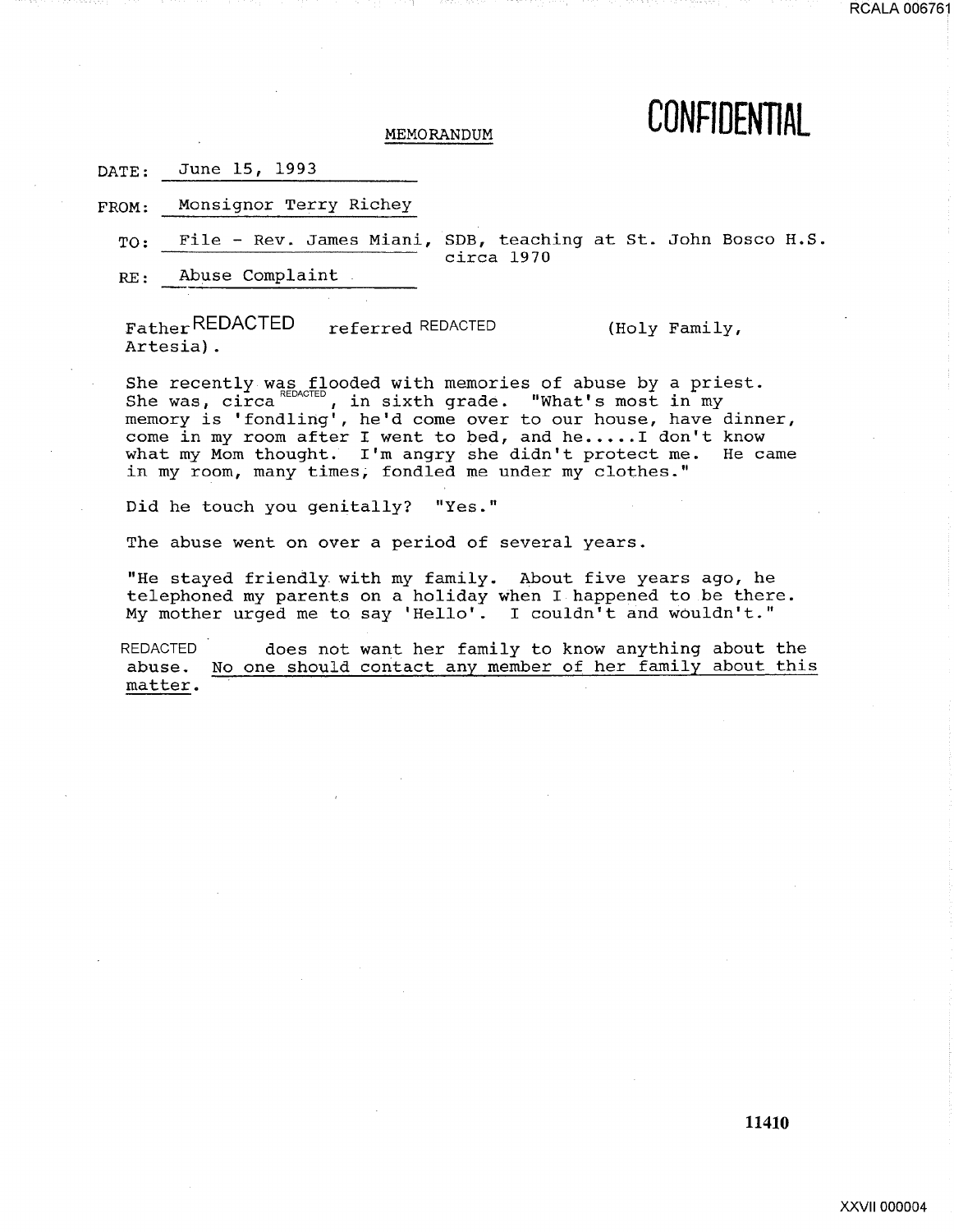**REDACTED** called I sait puists tame 6 Fr. (Fren Miani)<br>Cabe pronoument<br>Ols beep from ser d'une marie J.<br>Mont ser d'une modelin 11411

XXVII 000005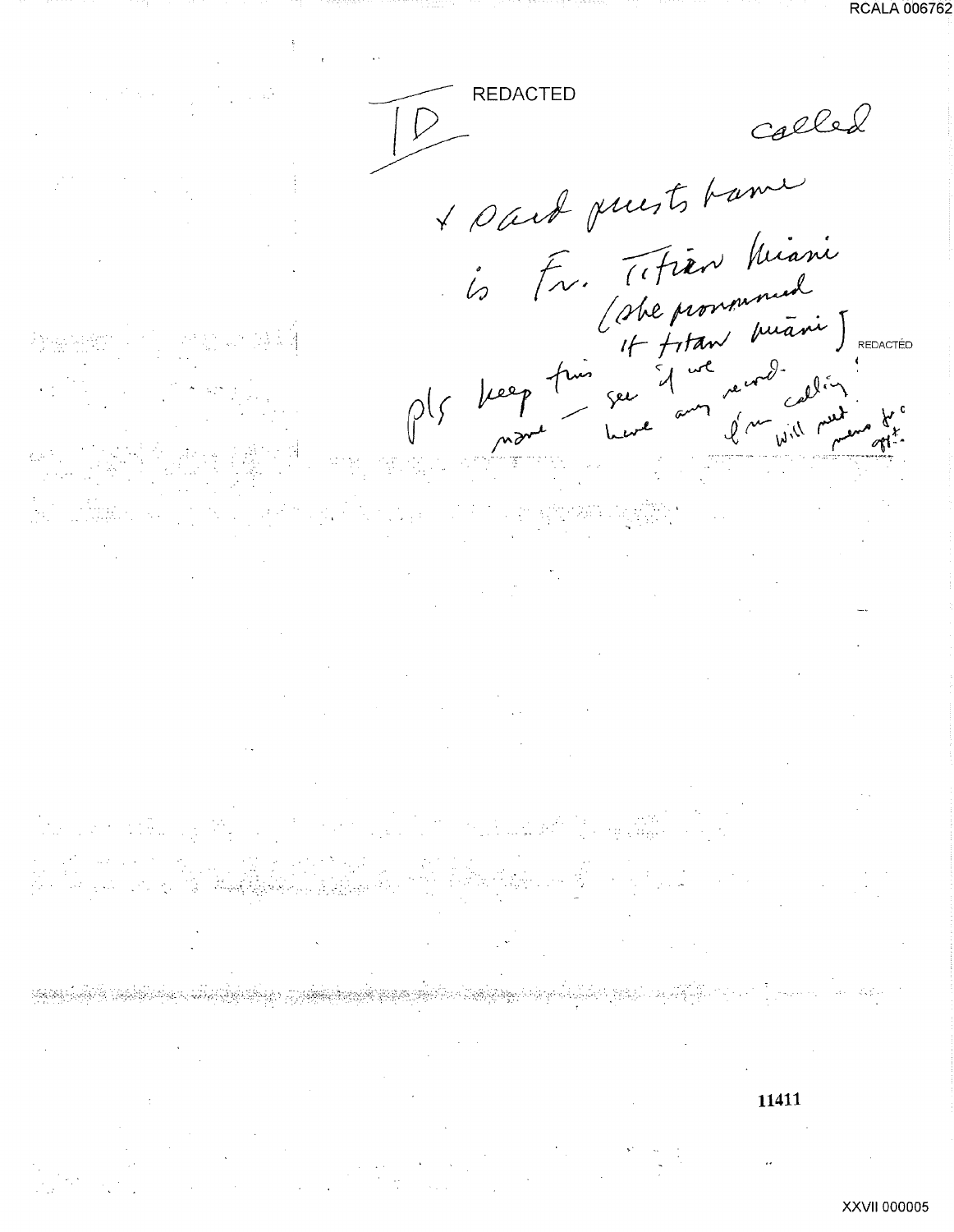| .<br>Serving Youth<br>the World Ovor |
|--------------------------------------|
| iho i<br>w                           |

## **SALESIANS OF ST. JOHN BOSCO**<br>SAN FRANCISCO PROVINCE

July 6. 1993

Rev. Msgr. Timothy Dyer Office for Vicar for Clorgy 1531 West Ninth Street LO\$ Angeles, CA 90015-1194

Dear Tim:

An Indult of Secularization was granted to Fr. Titian Miani on September 7, 1974 and executed by  $REDACTER$  for the Diocese of Sto¢kton on October 23, 1974.

I have found no other clarifications in our file.

In the pasc year I have happened to meet Yr. Miani in Stoekton, because he has most recently worked at St. Luke's Parish there where we now have two Salesians carrying out a Vietnamese ministry.

As far as I know, he retired on January 1 of this year.

1 1 11 be coming back down to Los Angeles during thie week to eee how things are.

Have a good week!

In Christ,  $\sim$  33 REDACTED

 $\mathcal{L}_{\text{max}} = 1.2$  .  $\Delta\lambda$  ,  $\Delta\lambda$ 雷斯 经人工公司 11408  $\label{eq:2} \frac{1}{\sqrt{2}}\sum_{i=1}^N\frac{1}{\sqrt{2}}\left(\frac{1}{\sqrt{2}}\right)^2\left(\frac{1}{\sqrt{2}}\right)^2.$ 的复数医静脉

1100 FRANKLIN STREET • SAN fRANCISCO, CALIFORNIA 94109 • (415) 441-7144

 $T_{\rm eff}$  and  $T_{\rm eff}$  and  $T_{\rm eff}$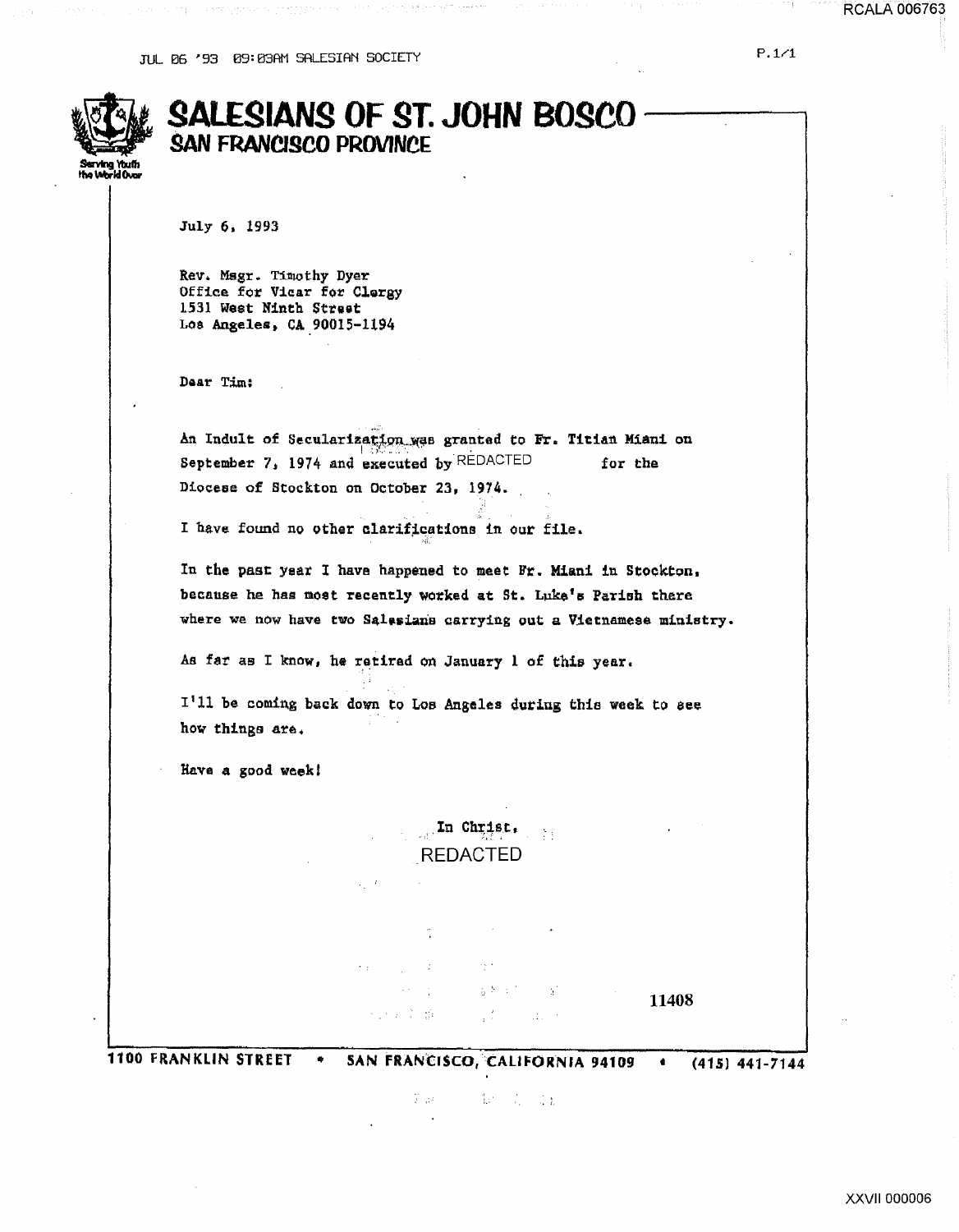RCALA 006/64

Priority **REDACTED**  $9!s$  loving  $\frac{1}{s}$  for Ocetate REDACTED  $\Omega$ REDACTED letter to **REDACTED REDACTED** Titzen Mienie is now  $65y - q$  age Leavet condition poor Ledth y cut 15 volate  $\overline{L}$ he w troversed  $axu$  $\delta$  $+$  all ingent etwi  $c_{\frac{\lambda}{2}}$  $\mathbb{A}^{q1}$ authority.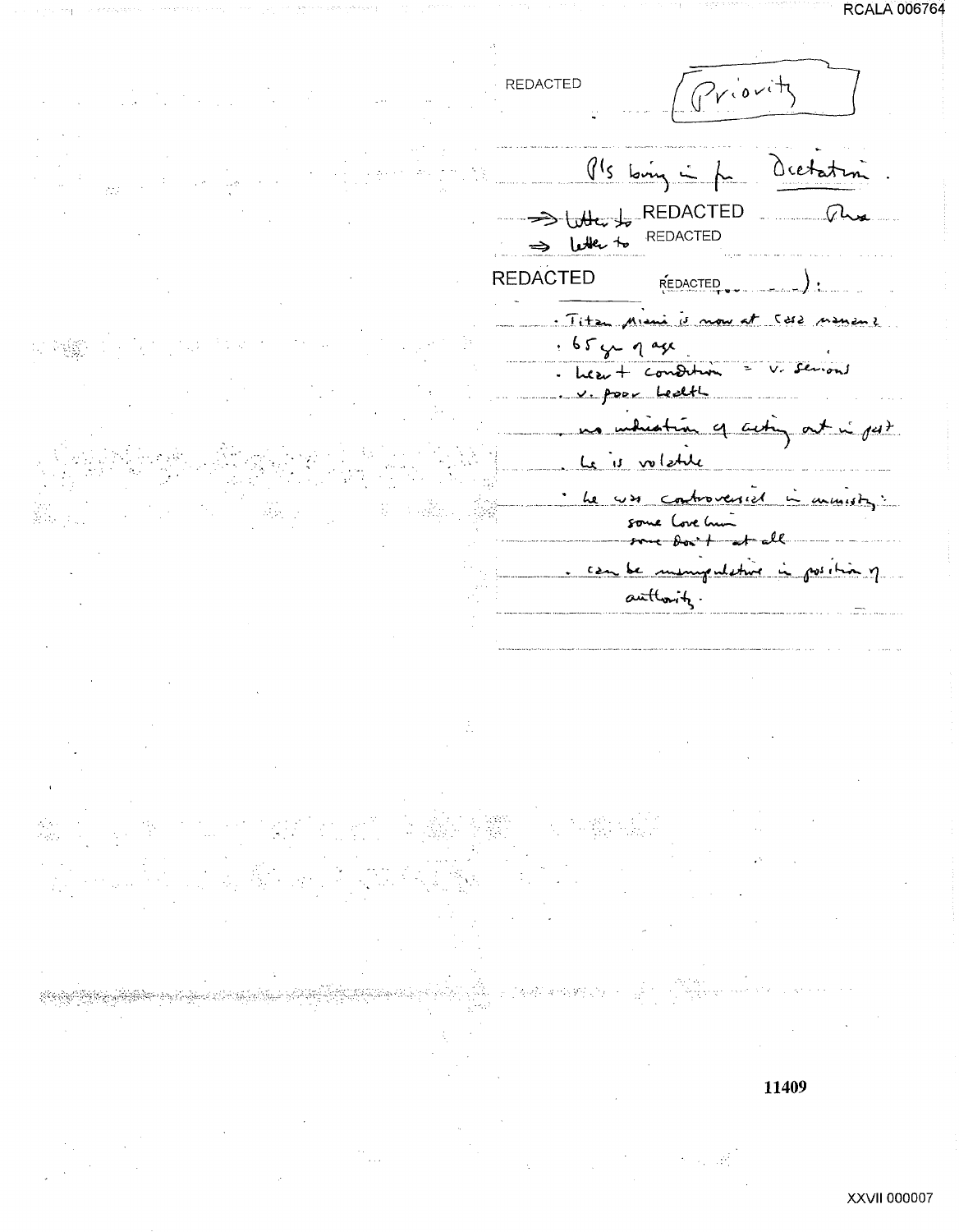

Office of Vicar for Clergy (213) 251-3284

15Jt West Ninth Stre~t

Los Angeles California 00015-119~

Archdiocese of los Angeles

July 30, 1993

REDACTED

Salesians of St. John Bosco P 0 Box 640009 San Francisco, CA 94164-0009

REDACTED Dear Fathe<sup>1</sup>

I hope you are getting some rest since last we meet as you deserve vacation from the burdens you carried last year.

The purpose of this letter is to inform you about the matter of Father Titian Miani about whom I spoke to you briefly when last we talked.

REDACTED was referred to me by a priest of the Archdiocese as you will note from the attached memo. She is a relative of a priest of the Archdiocese who knows nothing about the case. She has been long involved in Church ministry, and her testimony sounded to Monsignor Richey and myself quite credible. Inasmuch as the complaints of abuse took place during the year that Fr. Miani was a Salesian, I am referring this matter to you.

I will also inform the REDACTED  $\qquad \qquad$  REDACTED inasmuch as any further action with regard to Fr. Miani would likely need the coordination with him, as Fr. Miani is an incardinated priest of the Diocese of Stockton.

At this point, REDACTED is quite firm in stating that she will seek no civil action, and that her intent to bring this matter before us is twofold: that she herself be given counselling, and that Fr. Miani be restricted in such a way that he would pose no further danger to children.

I am, of course, making no judgment as to Fr. Miani's conduct. If the procedures of the Archdiocese of Los Angeles were to be followed, these allegations would certainly warrant investigation and, most probably, a psychological evaluation of Fr. Miani to determine what decision REDACTED would make in this regard.

I will be away from the office during the next two weeks, returning from vacation on August 16. I would welcome a call from you to discuss this matter at that time.

Sincerely yours in Christ,

 $T$ *rmoth*,  $9. D_{12}$ . (Rev. Msgr.) Timothy J. Dyer Vicar for Clergy

cc: REDACTED

REDACTED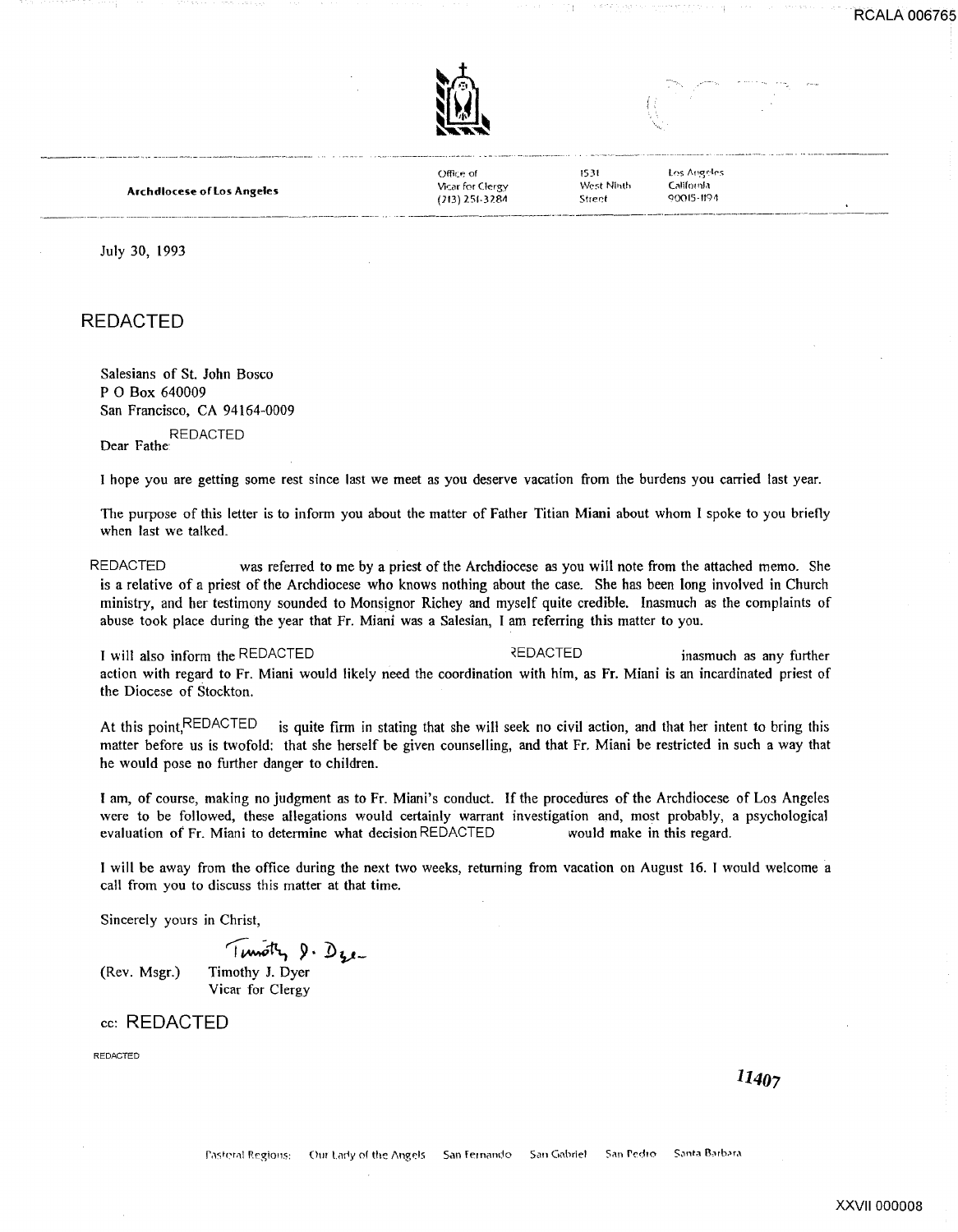RCALA 006766

··7 .· */* 



REDACTED 1531

West Ninth Street

Los Angeles **California** 90015-1194

September 23, 1993

Archdiocese of los Angeles

REDACTED Salesians of St. John Bosco P 0 Box 640009 San Francisco, CA 94164-0009

<sub>Dear</sub> REDACTED

I am writing as a follow-up to my letter of July 30 regarding Father Titian Miani.

At this time, I would like to communicate to REDACTED any progress that has been made in regard to her requests for psychological evaluation of and restrictions on Father Miani. Again, I am making no judgment as to Father Miani's conduct. I am, however, wondering if an investigation has been made, so that answer can be givenREDACTED

Thank you for your help in this regard. I will wait to hear from you.

Sincerely yours in Christ,

(Rev. Msgr.) Timothy J. Dyer Vicar for Clergy

REDACTED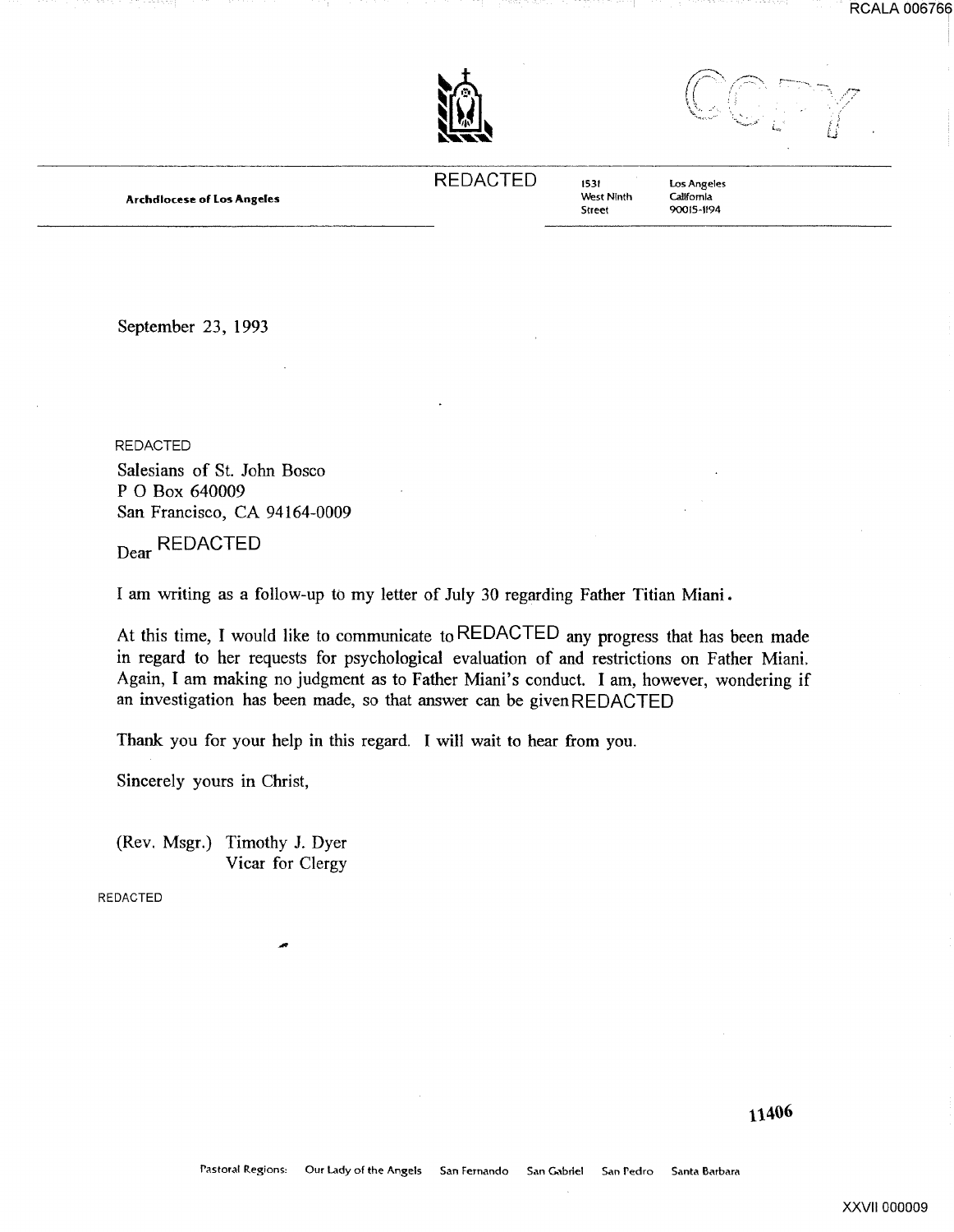

**Archdiocese of Los Angeles** 

Office of VIcar for Clergy  $(213)$  251-3284

West Ninth

1531

Street

los Angeles California 90015-1194

September 23, 1993

## REDACTED

Dear REDACTED

I am writing to update you on the actions I have taken in the last two months with regard to Father Titian Miani, S.D.B.

On July 30 I wrote to REDACTED to inform him of your allegations and to suggest an investigation, including a psychological evaluation of Father Miani.

I informed him that your intent in bringing this matter before us is two-fold: That you be afforded counseling and that Father Miani be restricted from ministry that would pose further danger to children.

As **l** have not heard from REDACTED I wrote him again today asking that he contact me with regard to any steps he has taken in this matter. I have spoken to him myself by phone, in addition to these letters, and you can be sure that he is a man of compassion and will treat this case with all sincerity.

Sincerely yours in Christ,

(Rev. Msgr.) Timothy J. Dyer Vicar for Clergy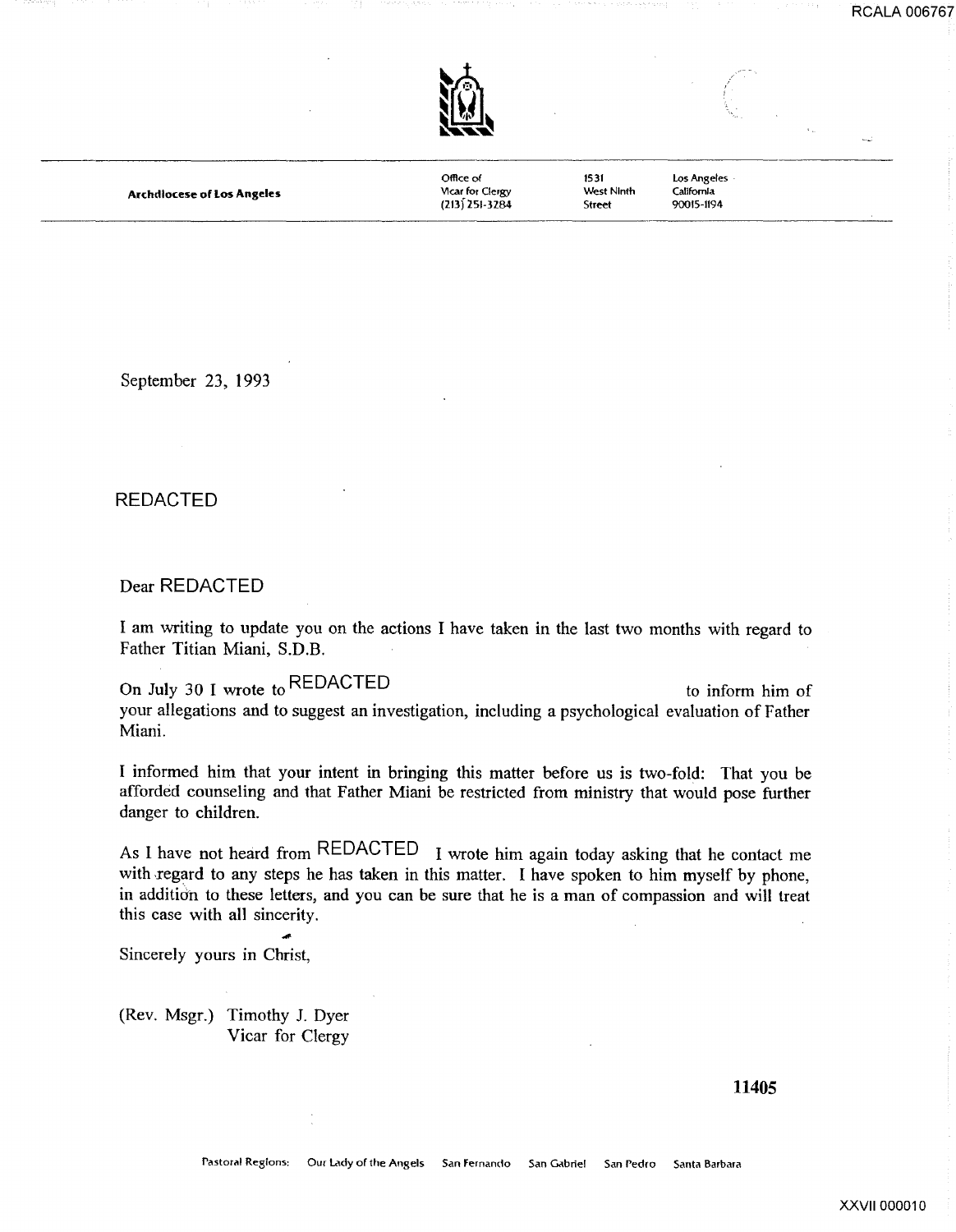

## ~ **SAL£SIANS OF ST. JOHN BOSCO SAN FRANCISCO PROVINC£**

**the** World Over

September 25, 1993

Rev. Msgr. Timothy J. Dyer Vicar for Clergy 1531 West Ninth Street Los Angeles, Calif. 90015-1194

Dear Tim:

This letter regards Fr. Titian Miani.

I did visit Fr. Miani in Stockton with the resulting information:

About four weeks ago he had a very risky heart operation. When I spoke to him, he was about to enter the hospital again for assessment. He's had heart problems since 1970. I was very uncertain whether even to raise the matter in his condition, but ended doing so since he was already apprehensive about my visit. It will be six months before results of his operation are conclusively known. He is retired from official priestly responsibilities.

He denied any part of the accusation. He stated he did not know a REDACTED ; asked whether that was her maiden name or *not,* and whether he might meet her. I told him not to involve himself - that I would handle the matter.

He stated that he had celebrated Mass on assignment at Holy Family, but that he left the So. California area in 1967, having been assigned to the S.F. Bay Area. Our records show this. In 1970 he graduated from U.S.F., went to Italy and suffered a heart attack. I believe also that he was already working in Linden in the Stockton Diocese in 1970. Actually, our records are a little vague from 1968 to 1970, but he was assigned to the Bay Area. This does not, of course, mean he could not have traveled to So. California.

He questioned whether he was being confused with someone else. He mentioned more than once that he had done a lot of things in his life but nothing of the sort of the complaint. He added that maybe he was being punished in this manner for other things. I rejoined, of course, that we would defend the innocent absolutely.

I did speak toREDACTED My feeling was that he was a little put out about my having approached Fr. Miani, particularly because of his condition, but that he was grateful for the update, a type of report he had expected.

XXVII 000011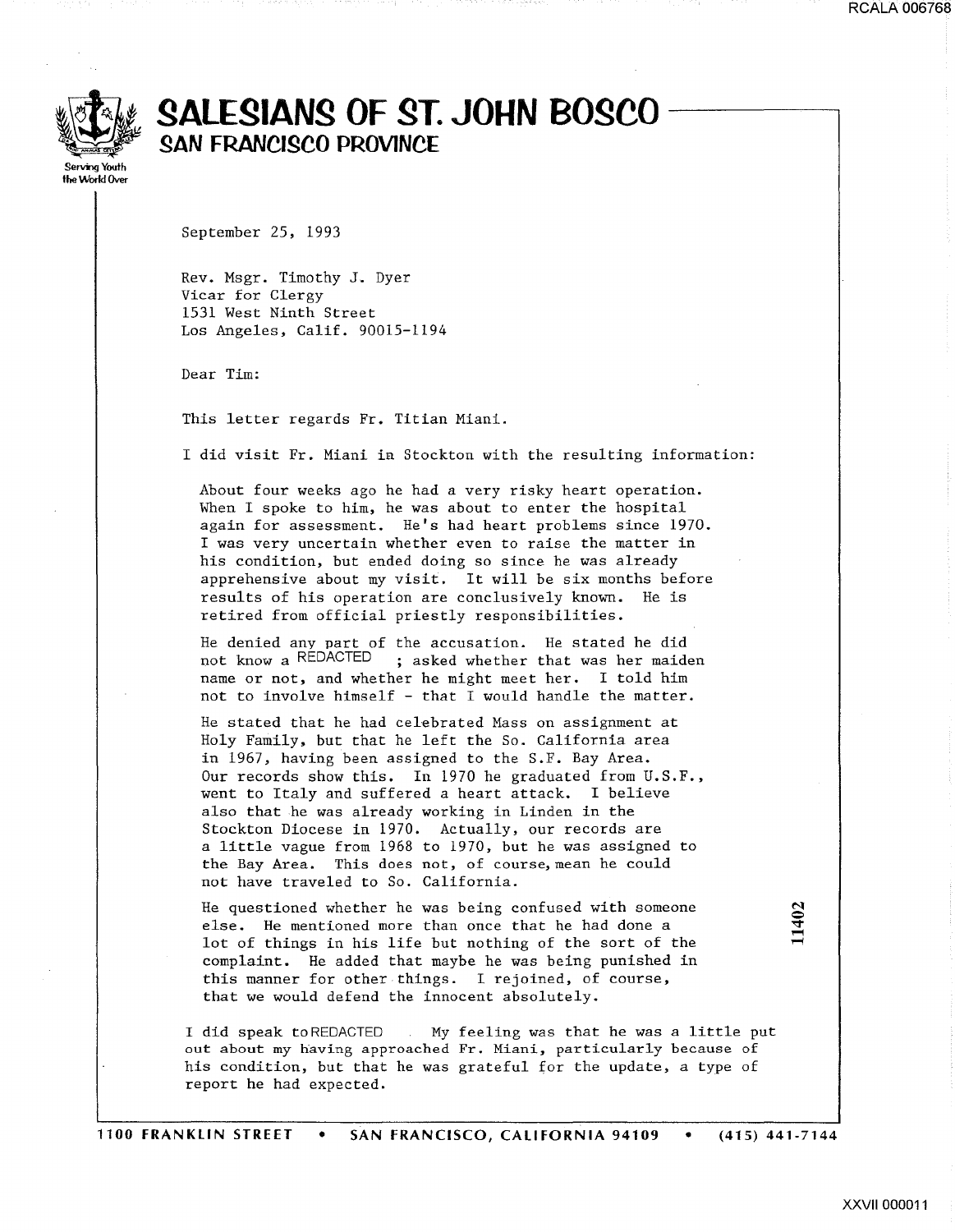

## **SALESIANS OF ST. JOHN BOSCO**<br>SAN FRANCISCO PROVINCE

This Wednesday (September 29), I leave for a mission we have in Sierra Leone, West Africa with a couple of new men we're sending. I return to San Francisco on October 12, but leave again on October 14 for a major meeting in Australia. On October 28 and October 29 I will again be in San Francisco.

Let me know what to do next.

God keep you!

Sincerely, REDACTED

11403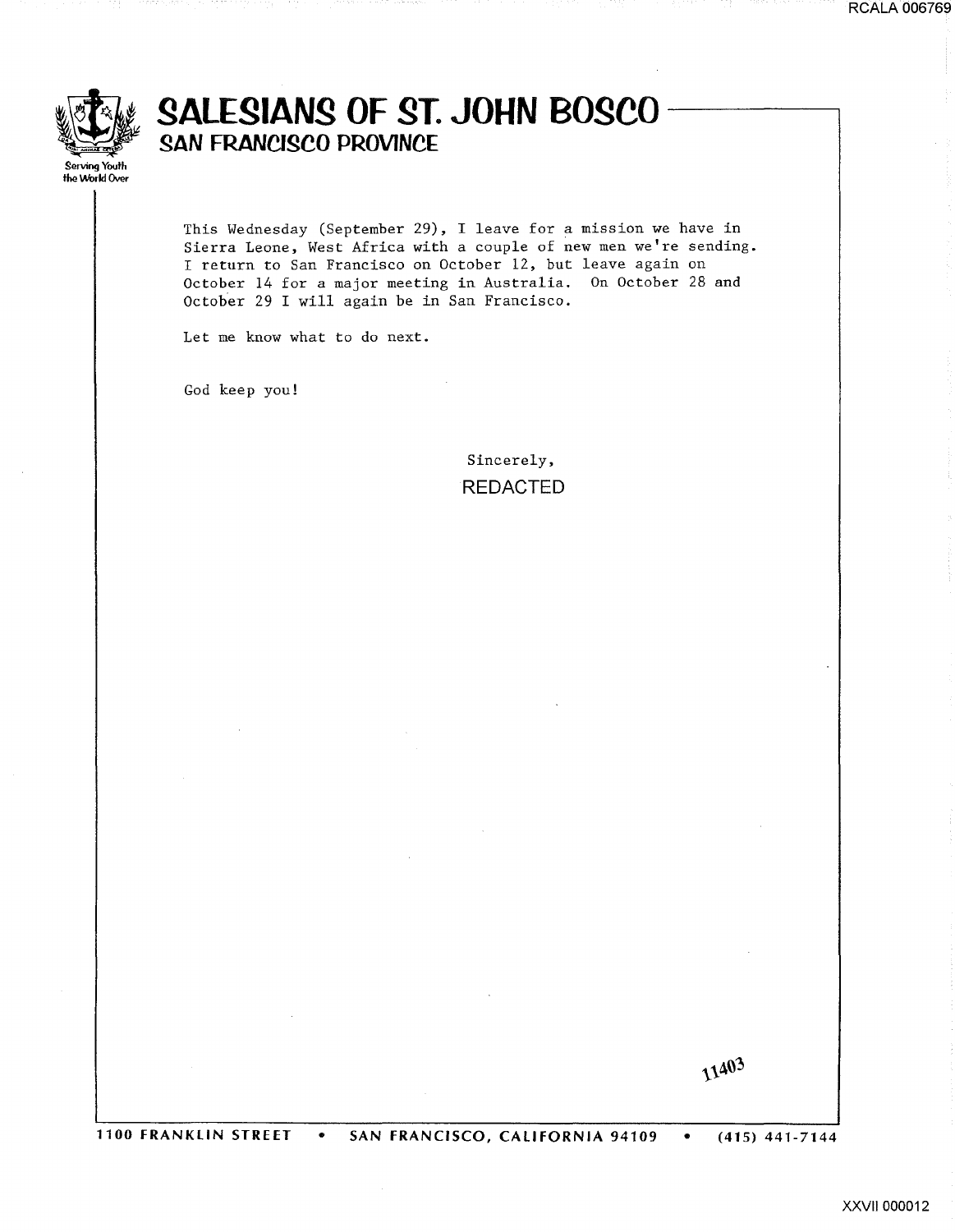C-File pun Concepondeurs Diction Stell **TOLOGY INTEDACTED** 

REDACTED to write him + This bornes we have given a very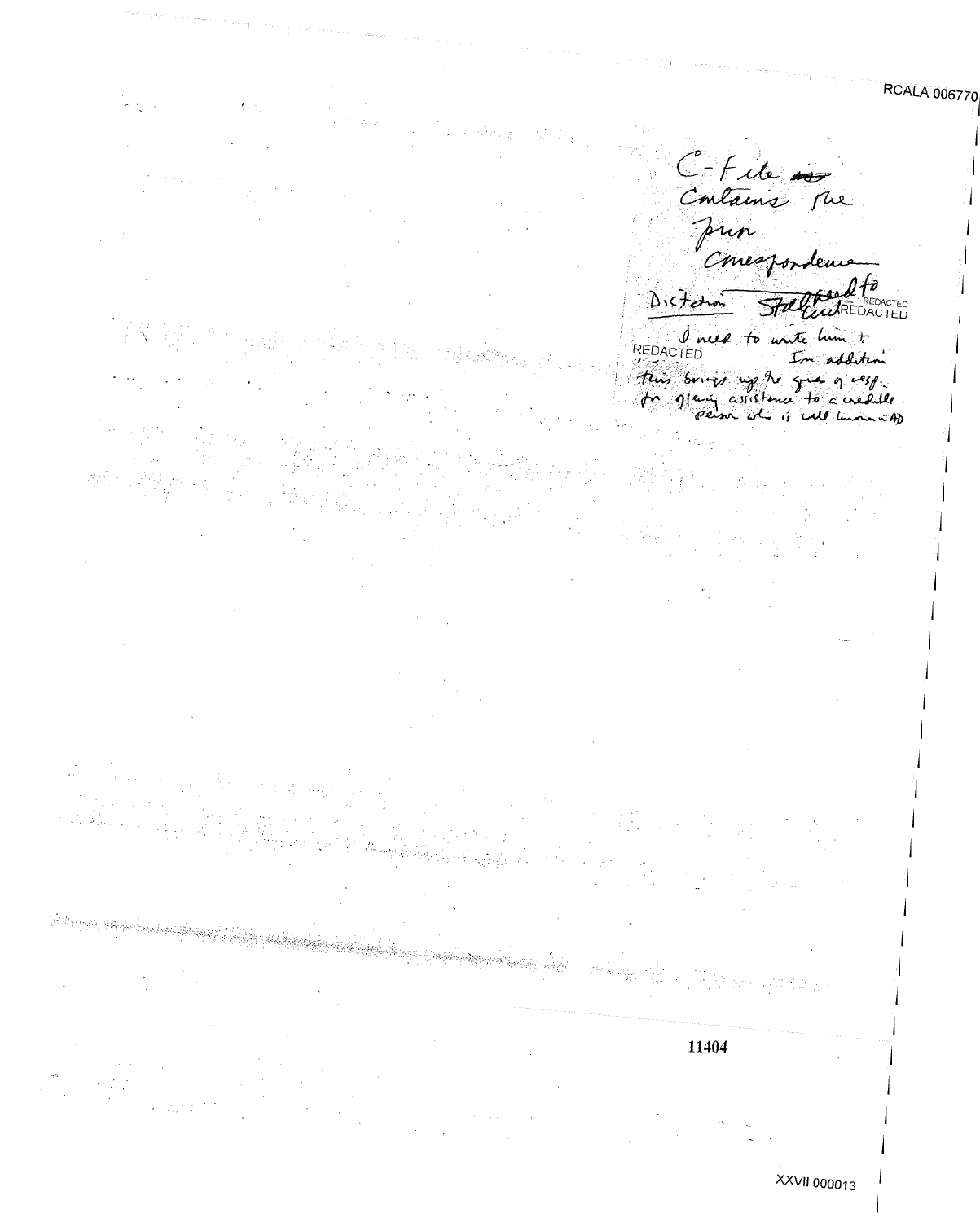## MEMORANDUM

DATE: September 28, 1993

FROM: REDACTED

 $TO:$   $Fr.$   $Tim$ 

RE: Fr. Miani, S.D.B./REDACTED

----~---------------------

Fr. REDACTED called to say that REDACTED DOES NOT WANT ANY CORRESPONDENCE GOING TO HER HOME.

If you need to contact her, please call on her patter REDACTED or at her office REDACTED

UNDER NO CIRCUMSTANCES SHOULD SHE BE CONTACTED AT HER HOME EITHER BY PHGE OR BY MAIL

RCALA 006771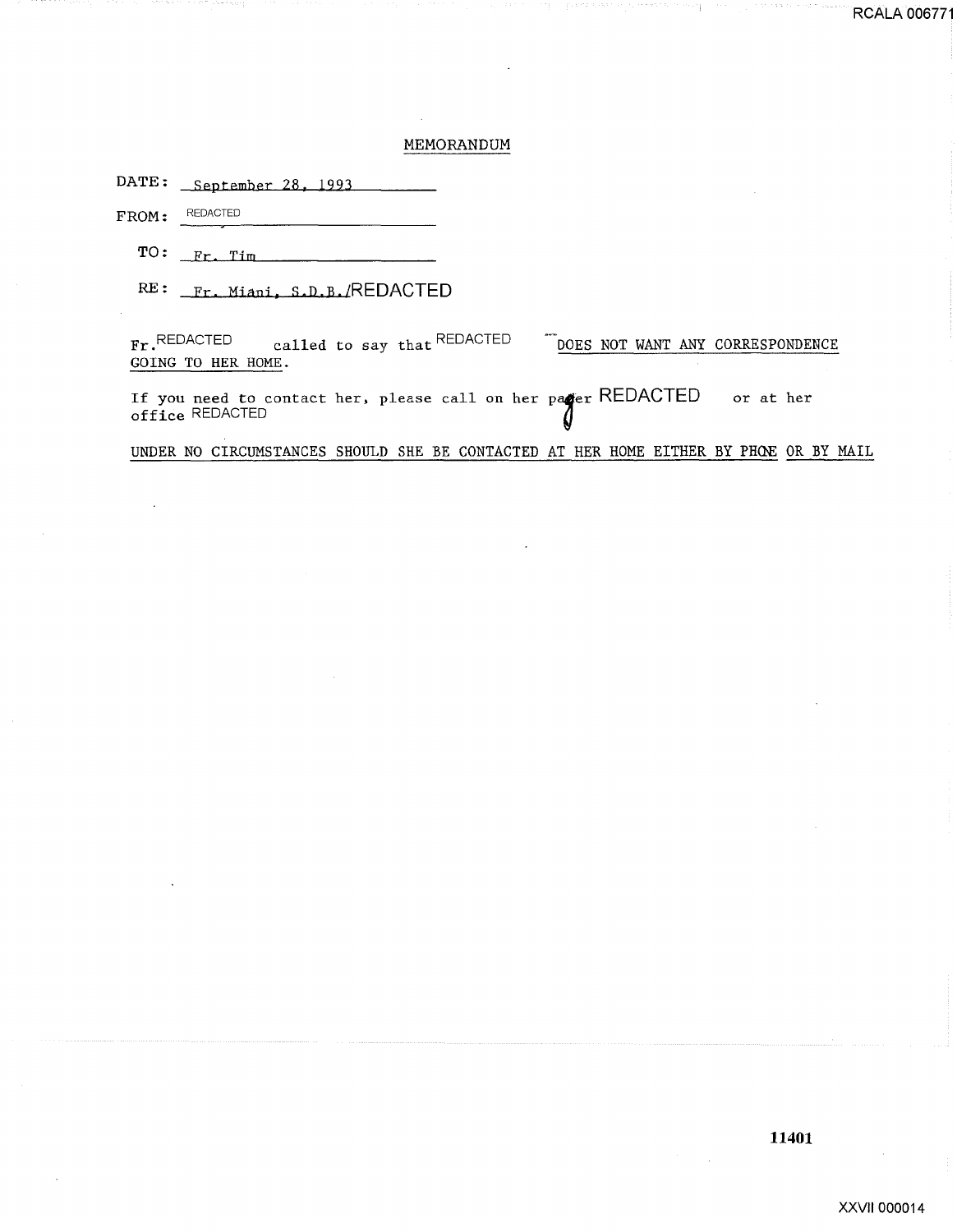

Archdiocese of Los Angeles

Office of Vlcar for Clergy (213) Z51-3Z84

1531 West Ninth Street

Los Angeles Californla 90015-1194

October 29, 1993

REDACTED<br>EDACTED Salesians of St. John Bosco P 0 Box 64009 San Francisco, CA 94164

Dear REDACTED

I have your letter of September 25 regarding Father Titian Miani, SDB, and am writing to let you know the next steps I believe should be taken in this matter. You may want to call me before taking them, and, indeed, I suggest you do so. I will be away from the office from November 1 to November 4, but back on November 5.

I believe it is time for you and REDACTED to speak directly to each other, so that you can tell her about your conversation with Father Miani and let her know of his various assignments between Southern California and the Bay Area. It may be she has identified the wrong priest, but this can best be determined by your comparing the details of what she has to say with your own records. She identified Father Miani from a high school yearbook picture, but could not recall the spelling of his name until she found that picture. After that, she told me she was certain of his identity.

PLEASE NOTE THAT UNDER NO CIRCUMSTANCES DOES REDACTED CONTACTED AT HER HOME EITHER BY PHONE OR BY MAIL. WISH TO BE

TO CONTACT HER PLEASE CALL ON HER PAGER REDACTED OR AT HER OFFICE REDACTED REDACTED

If, after you speak to REDACTED it appears that Father Miani is in fact the priest about whom she is making allegations, I would solution suggest that the Order offer her counseling without any admission of wrongdoing. This has become a practice in other dioceses and we have been assured by our attorneys that no liability pertains if the Archdiocese (or in this instance the Religious Order) makes it a general policy to offer assistance to those who have made credible allegations, even when the priest in question credibly denies them.

Again, however, I encourage you to call me with any questions you may have about any of this prior to your contactingREDACTED

With warmest regards, I remain

Sincerely yours in Christ,

**11400** 

(Rev. Msgr.) Timothy J. Dyer

Vicar for Clergy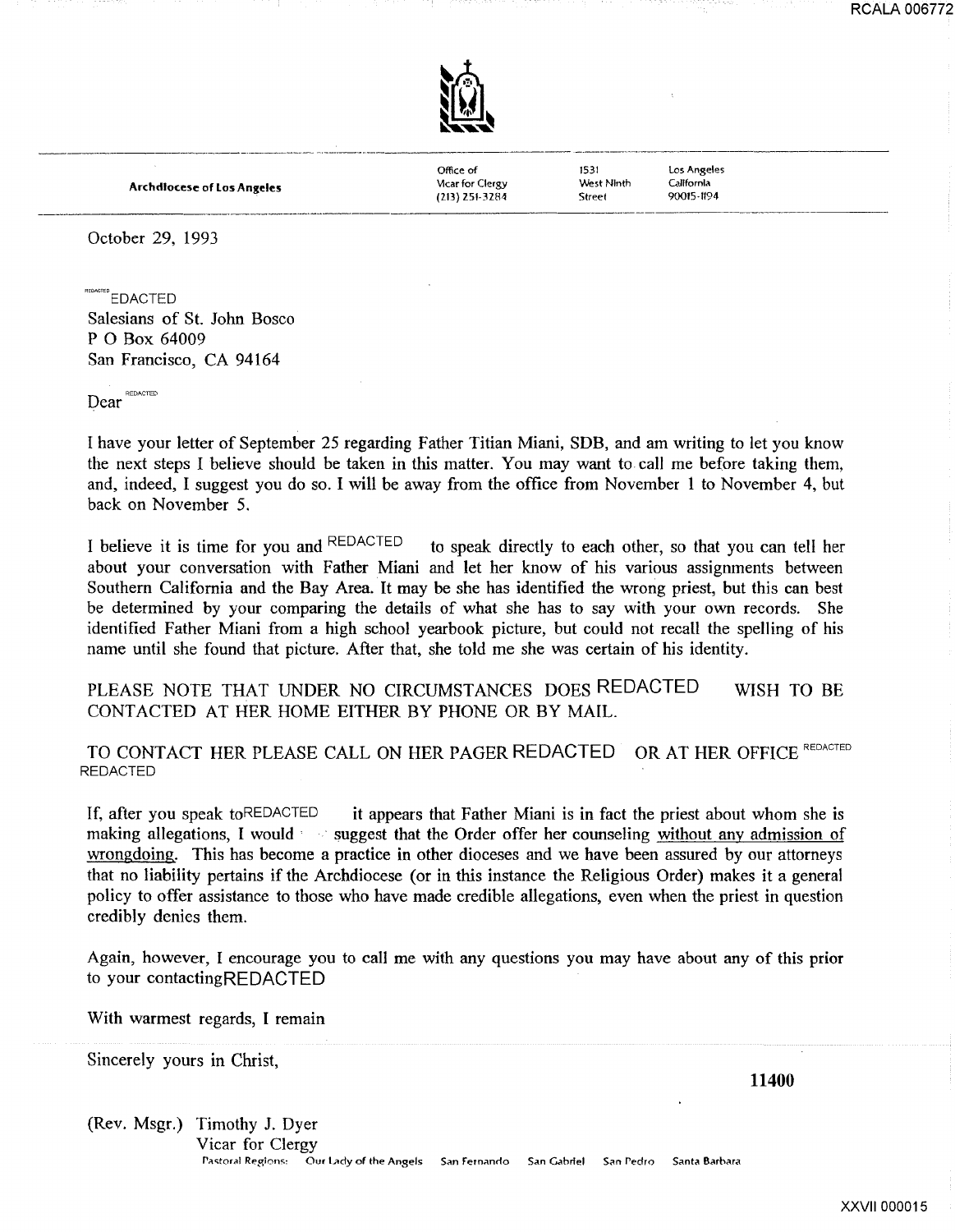

## ~~~ **SAlfSIANS OF ST. JOHN BOSCO** ~ **SAN FRANCISCO PROVINC£**

the World Over

"REDACTED

May *5,* 1994

Rev. Msgr. Timothy Dyer Office of Vicar for Clergy 1531 West Ninth Street Los Angeles, California 90015-1194

Dear Tim:

Thank you for the copies of letters re: REDACTED. Your words were excellent! I am sorry that you have to go to such trouble.

 $\sim$  30

These are a few words of update about the cases of Fr. Titian Miani and REDACTED<sup>-</sup>

Several months ago, after our last conversation, I contacted REDACTED REDACTED explaining that Fr. Titian Miani had not admitted any wrongdoing despite the fact that, at her request, I had made known to him her maiden name REDACTED. I offered on the part of the province to defray counseling costs. She expressed gratitude but disappointment that Fr. Miani had not admitted wrongdoing. She then stated that she wished to confer with her parish priest, and has not contacted me since that time. Fr. Miani is in and out of the hospital, it seems, because of his heart condition.

REDACTED

That's where the matters stand.

May this Season of Easter and Pentecost bring you insight and joy!

Sincerely, REDACTED

 $11299$ 

1100 FRANKliN STREET • SAN FRANCISCO, CALIFORNIA 94109 • (415) 441-7144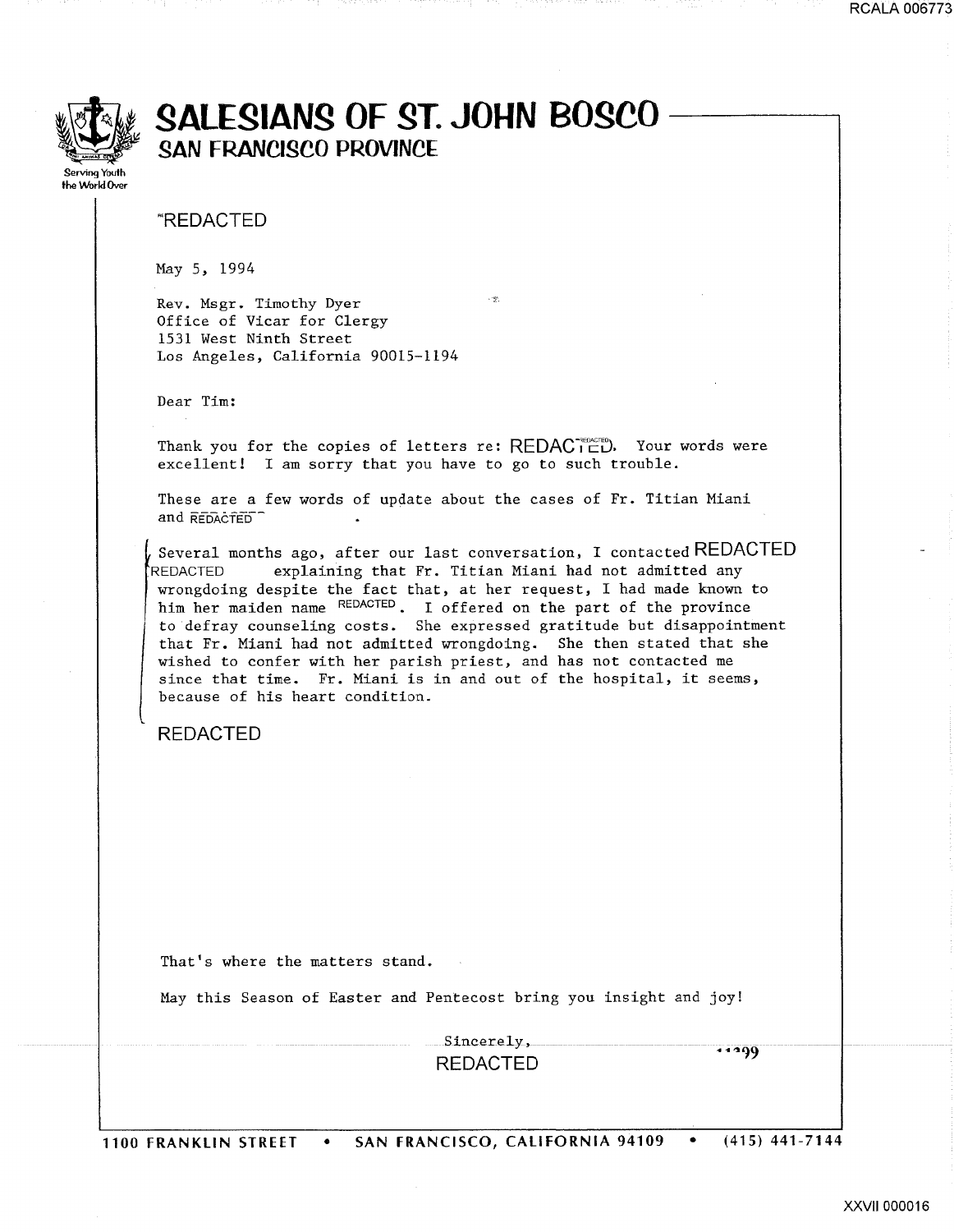



Archdiocese of Los Angeles

Office of VIcar for Clergy (213) 251-3284 'Nest Ninth

1531

Street

Los Angeles California 90015-1194

C - Juiani

June 17, 1994

REDACTED REDACTED

St. Philip the Apostle Church 151 South Hill Avenue Pasadena, CA 91106

Dear REDACTED

## Last month, I received a letter from FatherREDACTED Salesians. It included an update on the case of Father Titian Miani.

11398

REDACTED I am sorry I have not gotten this out to you before now. This is what Father wrote:

> Several months ago, after our last conversation, I contacted REDACTED REDACTED explaining that Fr. Titian Miani had not admitted any wrongdoing despite the fact that, at her request, I had made known to him her maiden name REDACTED. I offered on the part of the Province to defray counseling costs. She expressed gratitude but disappointment that Fr. Miani had not admitted wrongdoing. She then stated that she wished to confer with her parish priest, and has not contacted me since that time. Fr. Miani is in and out of the hospital, it seems, because of his heart condition.

I am wondering if REDACTED has, in fact, conferred with you and if she is receiving treatment. If you think I should take further action in this regard, I would be glad to do so. Father REDACTED is a most sensible and well-intentioned REDACTED but I have found that he does not take decisive action in some cases. He and I have a good relationship, and I can certainly ask him to do more in this case, dependent on REDACTED 's needs.

At this point, I would think that she should accept his offer to defray her counseling costs if, in fact, she is receiving therapy.

I pray you will have a good summer.

Sincerely yours in Christ,

(Rev. Msgr.) Timothy J. Dyer Vicar for Clergy

REDACTED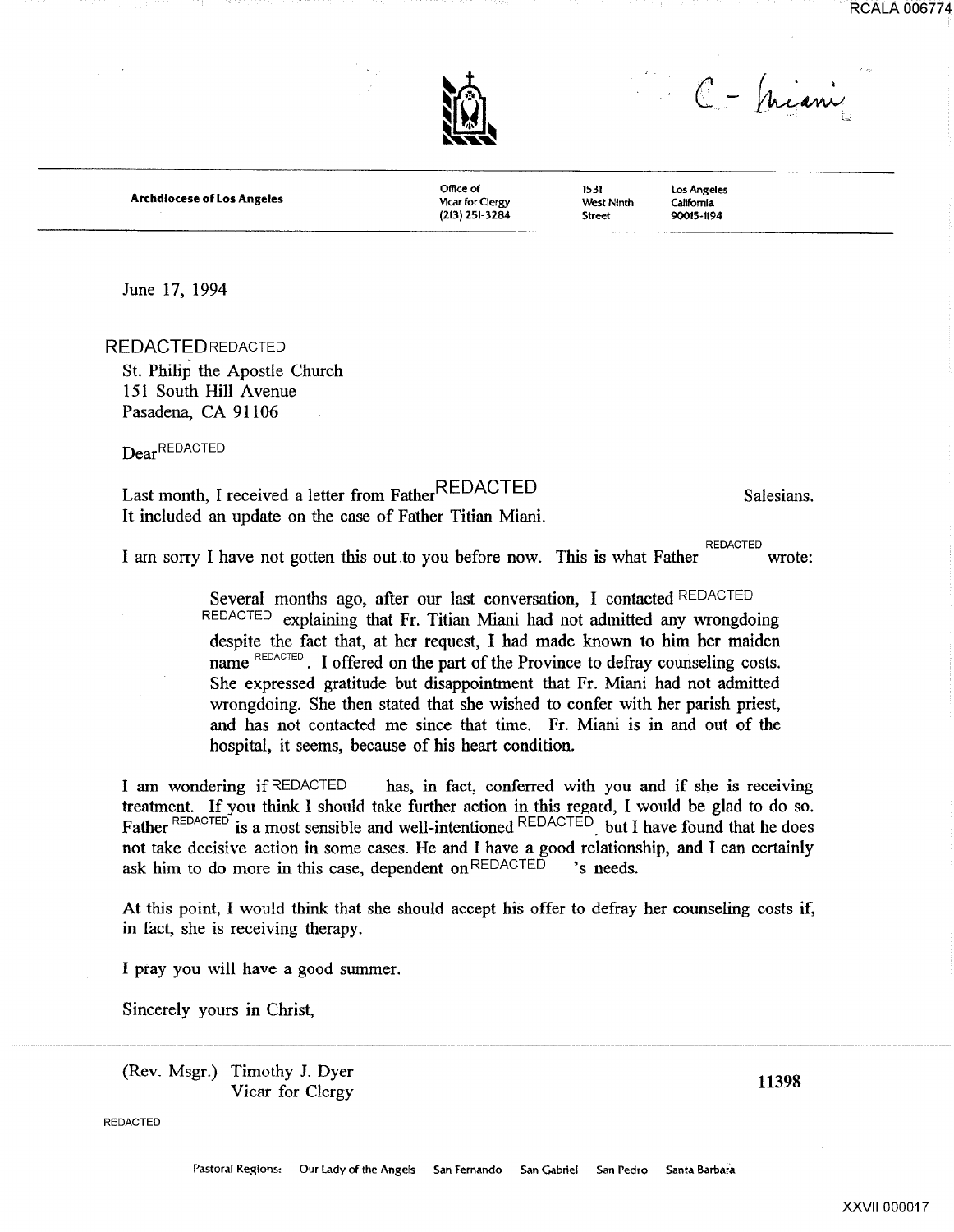MINUTE ORDER

MUNICIPAL COURT OF CALIFORNIA, COUNTY OF LOS ANGELES

/ DATE PRINTED: 07/17/03

CASE NO. VA077192

THE PEOPLE OF THE STATE OF CALIFORNIA

VS.<br>DEFENDANT 01: TITIAN ATHOS MIANI

. . . . . . . . . . . . . . . . . . .

BAIL: APPEARANCE AMOUNT DATE RECEIPT OR SURETY COMPANY REGISTER<br>DATE OF BAIL POSTED BOND NO. BOND NO.

07/21/03 \$300,000.00 06/21/03 R50011927584 RANGER INSURANCE CO.

CASE FILED ON 06/23/03.

COMPLAINT FILED, DECLARED OR SWORN TO CHARGING DEFENDANT WITH HAVING COMMITTED, ON OR ABOUT  $10/14/65$  IN THE COUNTY OF LOS ANGELES, THE FOLLOWING OFFENSE(S)  $OF:$ 

COUNT 01: 288(A) PC FEL - LEWD ACTS WITH CHILD UNDER 14. COUNT 02: 288(A) PC FEL - LEWD ACTS WITH CHILD UNDER 14.

ON 07/15/03 AT 830 AM IN LOS CERRITOS DIV 003

CASE CALLED FOR ARRAIGNMENT

PARTIES: REDACTED

DEFENDANT IS NOT PRESENT IN COURT, BUT REPRESENTED BY REDACTED COUNSEL PRIVATE

COUNT (01) : DISPOSITION: DISMISSAL IN FURTH OF JUSTICE PER 1385 PC COUNT (02) : DISPOSITION: DISMISSAL IN FURTH OF JUSTICE PER 1385 PC

ATTORNEY ADVANCING. MOTION TO DISMISS GRANTED.

NEXT SCHEDULED EVENT: PROCEEDINGS TERMINATED

07/15/03 EXONERATED, # R50011927584

CUSTODY STATUS: BAIL EXONERATED

|            | - 3                              |  |
|------------|----------------------------------|--|
|            | 82003<br>- 1                     |  |
| -----<br>٠ | <b>NAMES OF TAXABLE PARTIES.</b> |  |
|            |                                  |  |

253850

ARRAIGNMENT PAGE NO. 1 HEARING DATE: 07/15/03 RCALA 006775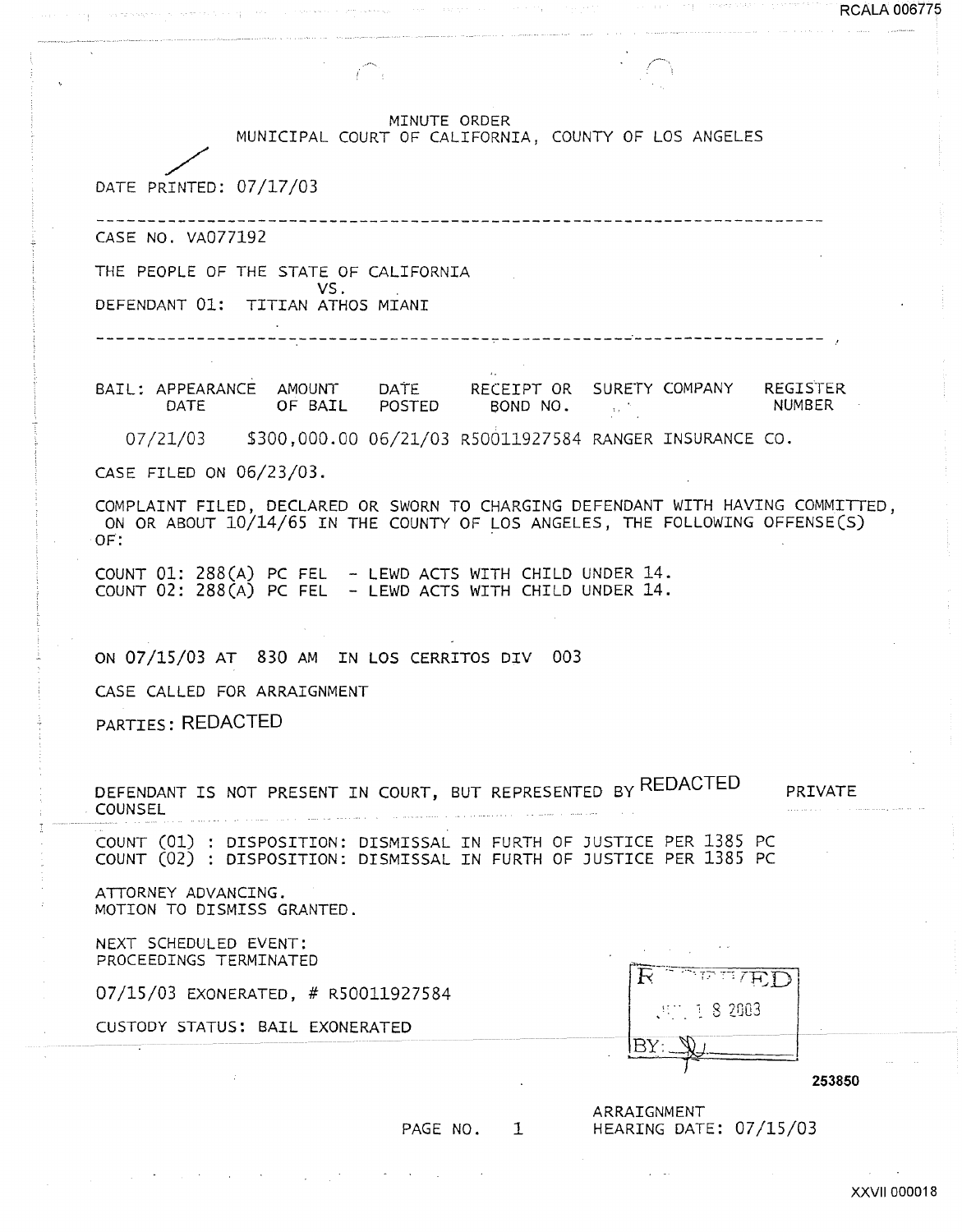

Archdiocese of Los Angeles

Office of Vicar for Clergy (213) 637-7284 3424 Wilshire Boulevard Los Angeles California 90010-2202

## December 13, 2004

**Confidential** 

REDACTED EDACTED Salesians of John Bosco 1100 Franklin Street San Francisco, CA 94109-6892

Dear FatherREDACTED

As REDACTED Archdiocese of Los Angeles, I am so grateful for the many priests from institutes of consecrated life and societies of apostolic life serving the people of this local church. A large group of religious priests were present at our Presbyteral Assembly in October. Their participation enriched us and reminded us of how essential to the well-being of our people are the contributions of the many different orders present among us.

As you well know, we are still endeavoring to reach equitable settlements to the many lawsuits filed against the Archdiocese of Los Angeles and against religious orders. As you also know, as part of the settlement process in southern California, the judge has required that dioceses and . religious orders/institutes prepare "proffers" regarding the issue of notice of any propensity of a priest towards inappropriate conduct with minors. The Archdiocese recently completed the process of having the proffers it prepared reviewed and verified by the judge.

Some of those proffers include priests from various institutes of consecrated life or societies of apostolic life, including yours. For other religious priests, especially those who served here in past decades, we have little or no file information and proffers were not prepared for these men. It is my understanding that you and your attorneys likewise are creating proffers as part of the mediation and settlement process.

Cardinal Mahony is now consulting with his advisors, especially our Presbyteral Council, on the wisdom of making these proffers available for review by our Catholic people. Currently, it is his intent to proceed with making this information available in some form, especially since some victims have indicated that the release of this kind of information can be helpful to their healing process. Release of such information also responds to the call from so many of our Catholic people for greater openness about how complaints of sexual misconduct have been handled. Thus, our sense is that there will be great value in taking the initiative now to release these documents ourselves, allowing us to do so in a constructive context and with appropriate explanation.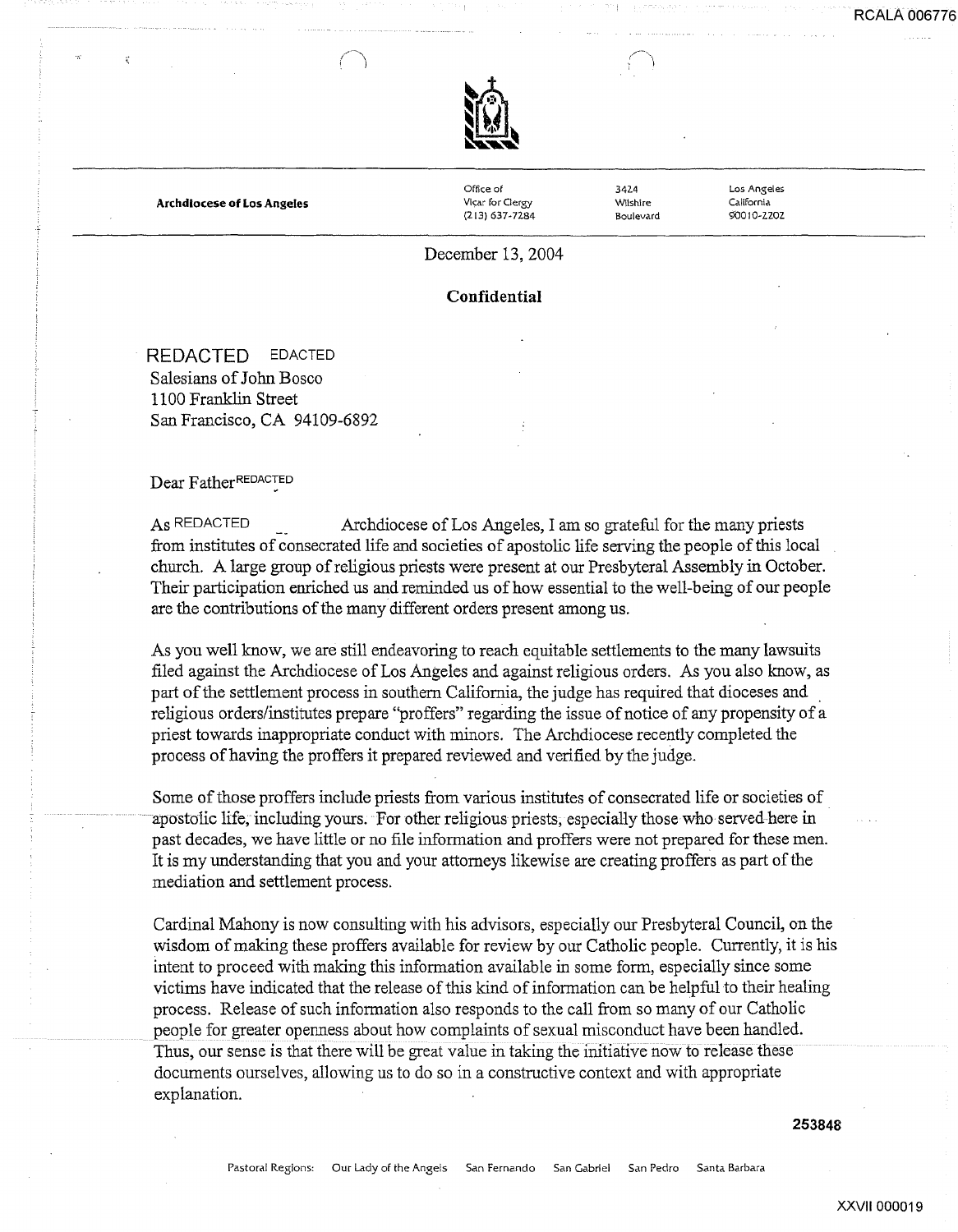REDACTED *Page 2 of2* 

*Regarding Proffers* 

The Cardinal has asked that I write to each of the provincials/major superiors of communities from whom we have prepared proffers for one or more of your priests. Enclosed for your review is a copy of the proffer(s) related to priests of your community. As you can see, for the most part the proffer includes information on the priests' dates of birth and ordination, as well as their assignment histories within this Archdiocese. Occasionally, when our files have had the information, it may also include some assignments outside of our Archdiocese. When applicable, the proffers also include information on when notice of any kind of sexual misconduct by a priest was reported t6 Archdiocesan authorities. This, obviously, relates to the critical legal question of"notice."

As noted above, because of the limited nature of our files, we did not prepare a proffer for every priest from an order or society who may have been named in lawsuits alleging sexual niisconduct with minors while serving in the Archdiocese of Los Angeles. So if there is more than one priest from your community named in a lawsuit here, you may not find a proffer for each one.

We did not want to release the proffers of any priest of your community without first communicating our thinking to you, and allowing you to review the proffer(s) of any priest from your community. Certainly, if any of the information in our files is erroneous, we would very much appreciate receiving corrected information from you.

If you have any questions, please feel free to phone REDACTED<br>REDACTED<br>You are also You are also welcome to phone me on December 20, 21 or 22 at REDACTED I am not available from December 14-19 due to duties that take me outside the Archdiocese.

In this Advent season of hope, let us pray for the healing and renewal of all of our people!

May God bless you!

Yours in Christ,

Monsignor Craig A. Cox, J.C.D. Vicar for Clergy

enclosure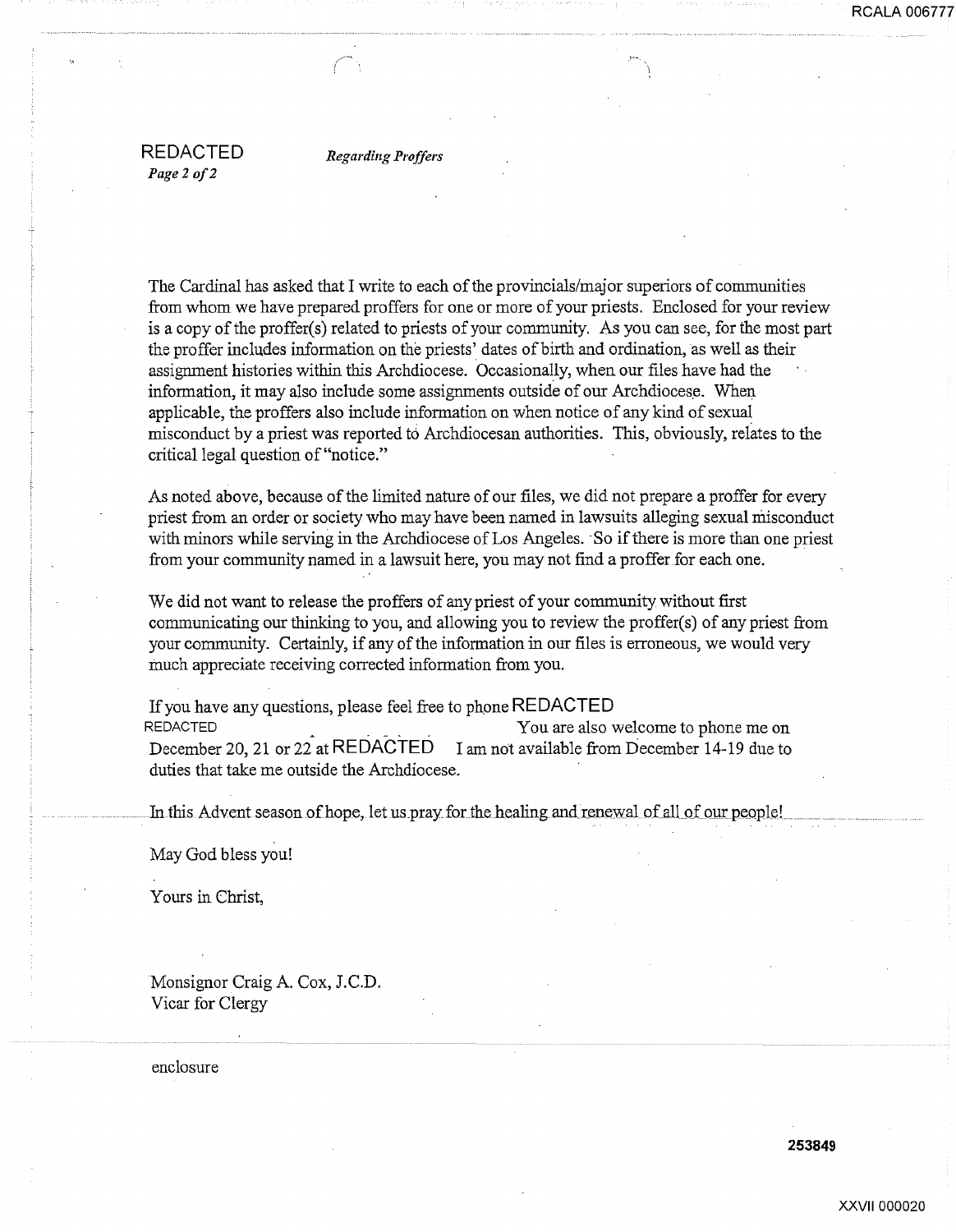

| RECEIVED     |  |
|--------------|--|
| DEC 2 2 2004 |  |
|              |  |

December 17, 2004

SAN FRANCISCO PROVINCE

Re: Titian Miani

Date of Birth: March 23, 1927-Zoppolo, Udine, Italy

First Profession as a Salesian: August 16, 1950 - Villa Moglia, Asti, Italy

Ordained a Priest: May 5, 1955- Watsonville, California

Assigned to work in the Los Angeles Archdiocese

1957-1959- St. John Bosco School, Bellflower

1959-1963 -Bishop Mora Salesian High School, Los Angeles

1963-1966 --St. John Bosco School, Bellflower

1968-1969 --St. John Bosco School, Bellflower

REDACTED

Rev. REDACTED Asst. Secretary

*1100 Franklin Street, San Francisco, CA 94109* • *phone: 415/441-7144* • *fax: 415/441-7155* 

**253846** 

I·····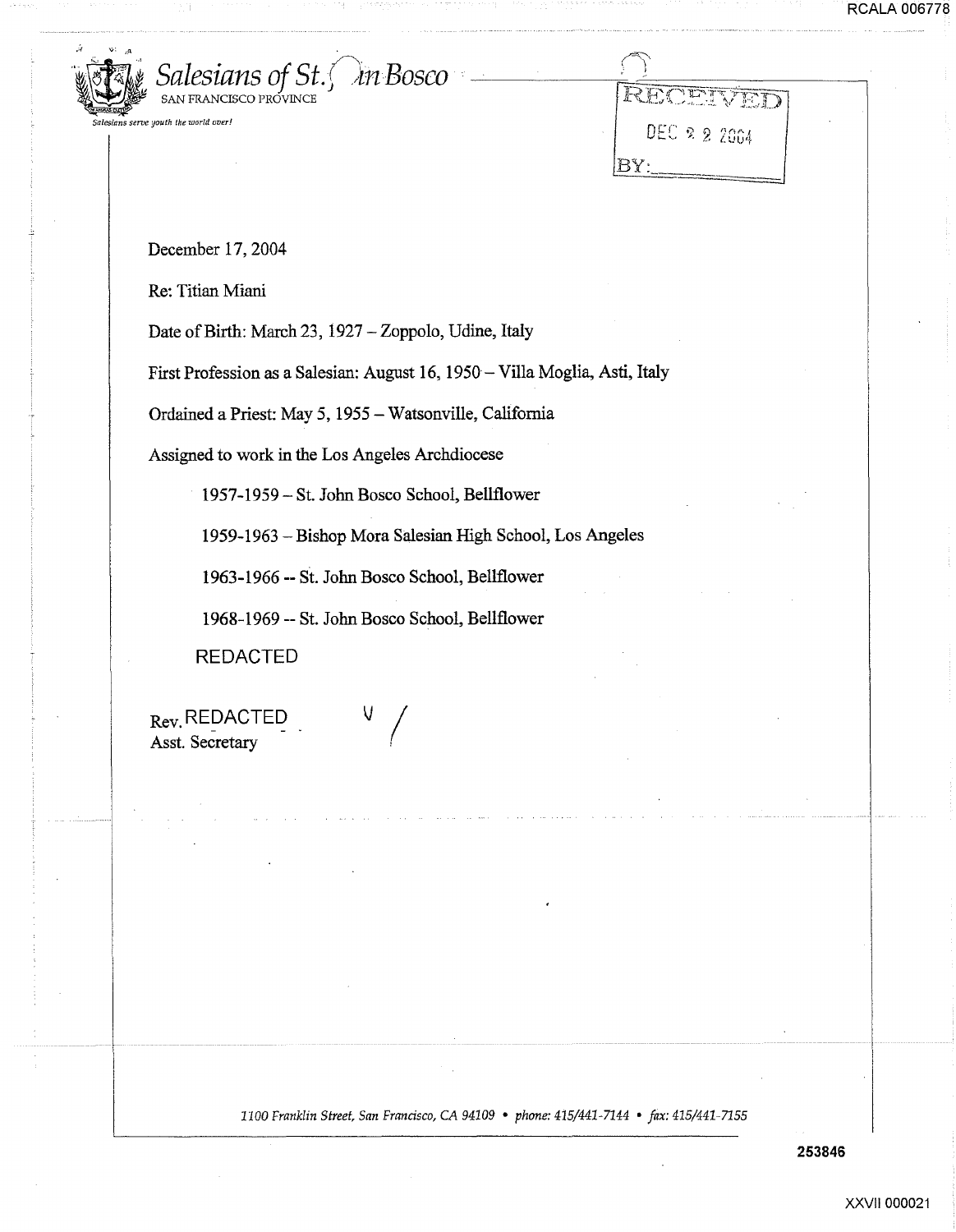$\label{eq:2} \begin{split} \rho^{\text{max}}_{\text{max}} = \frac{1}{\sqrt{2\pi\epsilon}} \end{split}$ 

| <b>First Name</b> | <b>Last Name</b> | Year     | <b>Status</b> | <b>Position</b> | City                 | Community                    |
|-------------------|------------------|----------|---------------|-----------------|----------------------|------------------------------|
| <b>Titian</b>     | Miani            | 1952     | ${\bf S}$     |                 | <b>Aptos</b>         | <b>Salesian College</b>      |
| Titian            | Miani            | 1953     | Th            |                 | <b>Aptos</b>         | <b>Salesian College</b>      |
| <b>Titian</b>     | Miani            | 1954     | Th            |                 | <b>Aptos</b>         | <b>Salesian College</b>      |
| Titian            | Miani            | 1955     | Th            |                 | Aptos                | <b>Salesian College</b>      |
| Titian            | Miani            | 1956     | P             |                 | Watsonville          | <b>St. Francis School</b>    |
| <b>Titian</b>     | Miani            | 1957     | $\mathbf P$   |                 | <b>Edmonton</b>      | <b>St. Mary's Salesian</b>   |
| <b>Titian</b>     | Miani            | 1958     | ${\bf P}$     |                 | <b>Bellflower</b>    | <b>St. John Bosco School</b> |
| <b>Titian</b>     | <b>Miani</b>     | 1959     | $\mathbf P$   |                 | <b>Bellflower</b>    | <b>St. John Bosco School</b> |
| <b>Titian</b>     | Miani            | 1960     | $\mathbf P$   |                 | <b>Los Angeles</b>   | <b>Salesian High School</b>  |
| <b>Titian</b>     | Miani            | 1961     | ${\bf P}$     | Ec              | <b>Los Angeles</b>   | <b>Salesian High School</b>  |
| Titian            | Miani            | 1962     | P             | Ec              | <b>Los Angeles</b>   | <b>Salesian High School</b>  |
| <b>Titian</b>     | Miani            | $1963 -$ | P             | Ec              | <b>Los Angeles</b>   | <b>Salesian High School</b>  |
| <b>Titian</b>     | Miani            | 1964     | P             | Ec              | <b>Bellflower</b>    | St. John Bosco High          |
| <b>Titian</b>     | Miani            | 1965     | P             | Ec              | <b>Bellflower</b>    | St. John Bosco High          |
| <b>Titian</b>     | Miani            | 1966     | $\mathbf P$   | Ec              | <b>Bellflower</b>    | St. John Bosco High          |
| <b>Titian</b>     | Miani            | 1967     | $\mathbf P$   |                 | San Francisco        | Ss. Peter & Paul             |
| Titian            | Miani            | 1968     | $\mathbf P$   | Ec              | Richmond             | <b>Salesian High School</b>  |
| <b>Titian</b>     | Miani            | 1969     | $\mathbf P$   |                 | <b>Bellflower</b>    | St. John Bosco High          |
| <b>Titian</b>     | Miani            | 1970     | P             |                 | San Francisco        | Ss. Peter & Paul             |
| <b>Titian</b>     | Miani            | 1971     | P             |                 | <b>San Francisco</b> | Ss. Peter & Paul             |
| Titian            | Miani            | 1972     | P             |                 | <b>San Francisco</b> | Ss. Peter & Paul             |
| <b>Titian</b>     | Miani            | $-1973$  | ${\bf P}$     |                 | <b>San Francisco</b> | On Leave                     |
| <b>Titian</b>     | Miani            | 1974     | ${\bf P}$     |                 | <b>San Francisco</b> | <b>On Leave</b>              |
|                   |                  |          |               |                 |                      |                              |

 $\ddot{\phantom{a}}$ 

 $\sim$   $\sim$ 

 $\sim$ 

 $\epsilon$ 

 $\zeta^{\pm}$  .

 $\overline{\phantom{a}}$ 

 $\mathcal{L}^{\infty}$ 

 $\sim$   $\sim$ 

 $\hat{\mathcal{A}}$ 

 $\ddot{\phantom{0}}$ 

 $\frac{1}{\sqrt{2}}\sum_{i=1}^{n} \frac{1}{\sqrt{2}}\left(\frac{1}{\sqrt{2}}\right)^2$ 

 $\frac{\partial}{\partial t} \left( \frac{\partial}{\partial t} + \frac{\partial}{\partial t} \right) = \frac{\partial}{\partial t} \left( \frac{\partial}{\partial t} + \frac{\partial}{\partial t} \right)$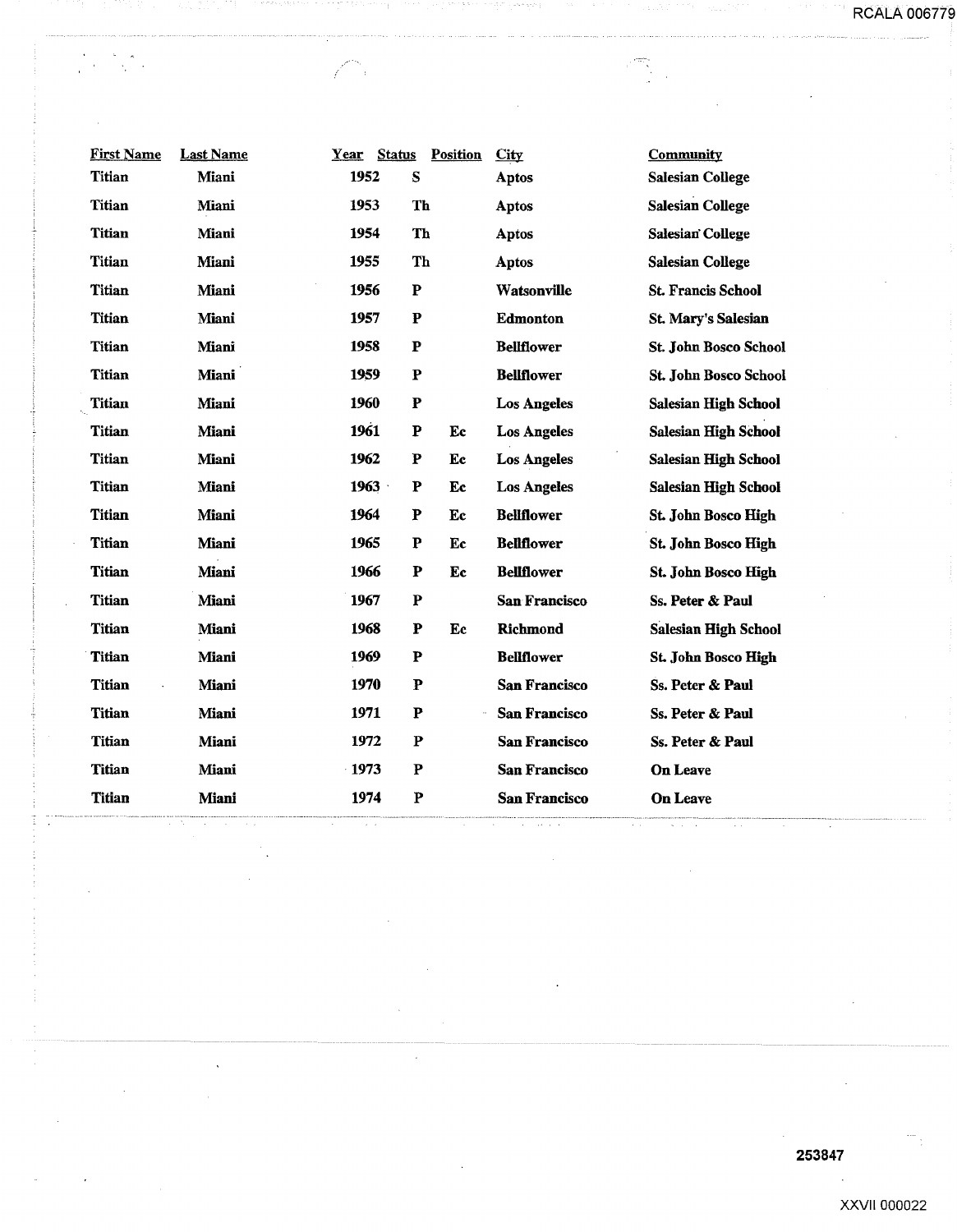| $CMOB +$                                                  | 192                                                                                                                                                             |  |
|-----------------------------------------------------------|-----------------------------------------------------------------------------------------------------------------------------------------------------------------|--|
| Considered by CMOB                                        | ☑                                                                                                                                                               |  |
| <b>Inactive Date</b>                                      | 6/24/2009                                                                                                                                                       |  |
| Case Name                                                 | Accounting Office                                                                                                                                               |  |
| <b>Active Case?</b>                                       |                                                                                                                                                                 |  |
| <b>Priest Name</b>                                        | Miani, Titian, S.D.B.                                                                                                                                           |  |
| DOB                                                       | 4/23/1927                                                                                                                                                       |  |
| <b>Ethnicity</b>                                          | English                                                                                                                                                         |  |
| <b>Diocese</b>                                            |                                                                                                                                                                 |  |
| <b>Canon State</b>                                        | Religious Order Priest                                                                                                                                          |  |
| <b>Religious Order</b><br><b>Incardination</b>            | Salesians of St. John Bosco                                                                                                                                     |  |
| Date Of Ordination                                        |                                                                                                                                                                 |  |
| <b>Clergy Status</b>                                      | Left Archdiocese                                                                                                                                                |  |
|                                                           |                                                                                                                                                                 |  |
| <b>Clergy</b> (Faculties)                                 |                                                                                                                                                                 |  |
| Religious<br><b>Diocesan</b>                              |                                                                                                                                                                 |  |
| <b>Description</b>                                        |                                                                                                                                                                 |  |
|                                                           |                                                                                                                                                                 |  |
| Deacon                                                    |                                                                                                                                                                 |  |
| DOB                                                       |                                                                                                                                                                 |  |
| <b>Diocese</b>                                            |                                                                                                                                                                 |  |
| Ethnicity                                                 |                                                                                                                                                                 |  |
| <b>Ordination</b>                                         |                                                                                                                                                                 |  |
| <b>Status</b>                                             |                                                                                                                                                                 |  |
| Date Referred to Vicar                                    |                                                                                                                                                                 |  |
| Date Of Alleged Incident                                  |                                                                                                                                                                 |  |
| <b>Alleged Victim</b>                                     |                                                                                                                                                                 |  |
| <b>Multiple Victims</b>                                   |                                                                                                                                                                 |  |
| <b>Accusers</b>                                           |                                                                                                                                                                 |  |
| <b>Investigation Complete</b><br><b>Investigator Name</b> |                                                                                                                                                                 |  |
| <b>Removed From Ministry</b>                              |                                                                                                                                                                 |  |
| <b>Date Removed From Ministry</b>                         |                                                                                                                                                                 |  |
| <b>Date Returned To Ministry</b>                          |                                                                                                                                                                 |  |
| <b>Case Disposition</b>                                   |                                                                                                                                                                 |  |
| <b>DispositionComments</b>                                |                                                                                                                                                                 |  |
| Intervention                                              | $\left\lceil \cdot \right\rceil$                                                                                                                                |  |
| <b>Description</b>                                        | In May 2009 a report was received from REDACTED from an adult male who                                                                                          |  |
|                                                           | alleges that when he was attending a local boy's Catholic high school he was                                                                                    |  |
|                                                           | sexually abused by Fr X who worked in the school's accounting office. Fr. X<br>is a religious order priest who is no longer in the diocese. The religious order |  |
|                                                           | will be notified                                                                                                                                                |  |
| <b>Case Status</b>                                        |                                                                                                                                                                 |  |
| June 24, 2009                                             | The religious order will be notified. No further Board action is                                                                                                |  |

신부 시위 자기 시간 중중에 대한 사

 $\hat{\boldsymbol{\beta}}$ 

 $\mathcal{A}$ 

 $\sim$ 

 $\mathcal{A}^{\prime}$ 

 $\mathcal{L}^{\text{max}}$ 

 $\sim$   $\sim$ 

and the state of

1779

reksiden

 $\hat{\boldsymbol{\beta}}$ 

RCALA 006780

. . . . . . . . . . . . . . .

in provincial control.

- 11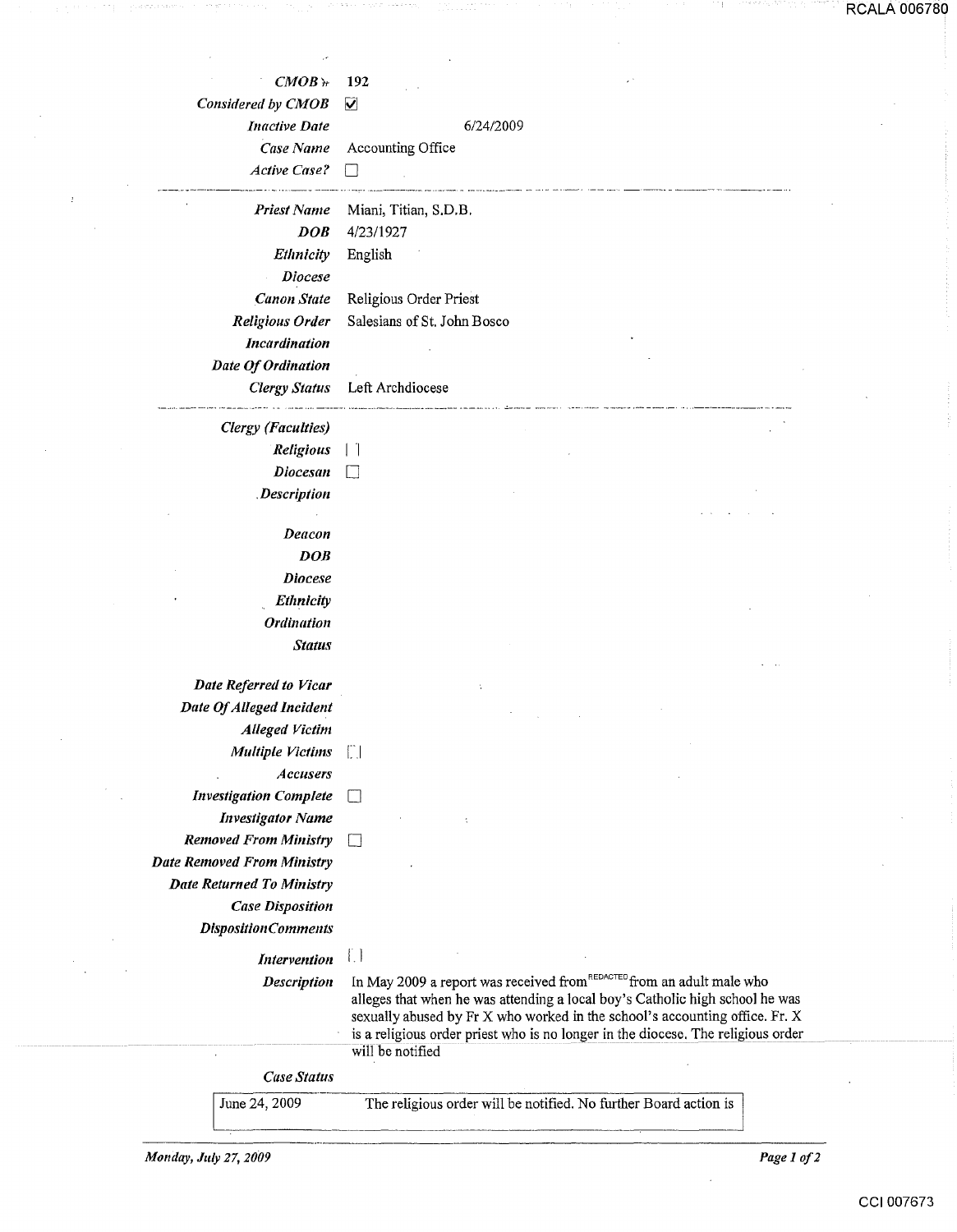|                              | required and case will be moved to the ina | ; file. |  |
|------------------------------|--------------------------------------------|---------|--|
| Follow Up                    |                                            |         |  |
| Follow Up Date               |                                            |         |  |
| <b>Legal Proceedings</b>     |                                            |         |  |
| <b>Legal Proceedings?</b>    |                                            |         |  |
| <b>Court Cases Settled</b>   |                                            |         |  |
| Response                     |                                            |         |  |
| <b>Response Date</b>         |                                            |         |  |
| <b>Sent To Rome?</b>         | Date Sent To Rome                          |         |  |
| <b>Canonical Trial</b>       | <b>Canonical Trial Date</b><br>ŁΙ          |         |  |
| <b>Canonical Disposition</b> |                                            |         |  |
| Page                         | 34                                         |         |  |

*Page2of2*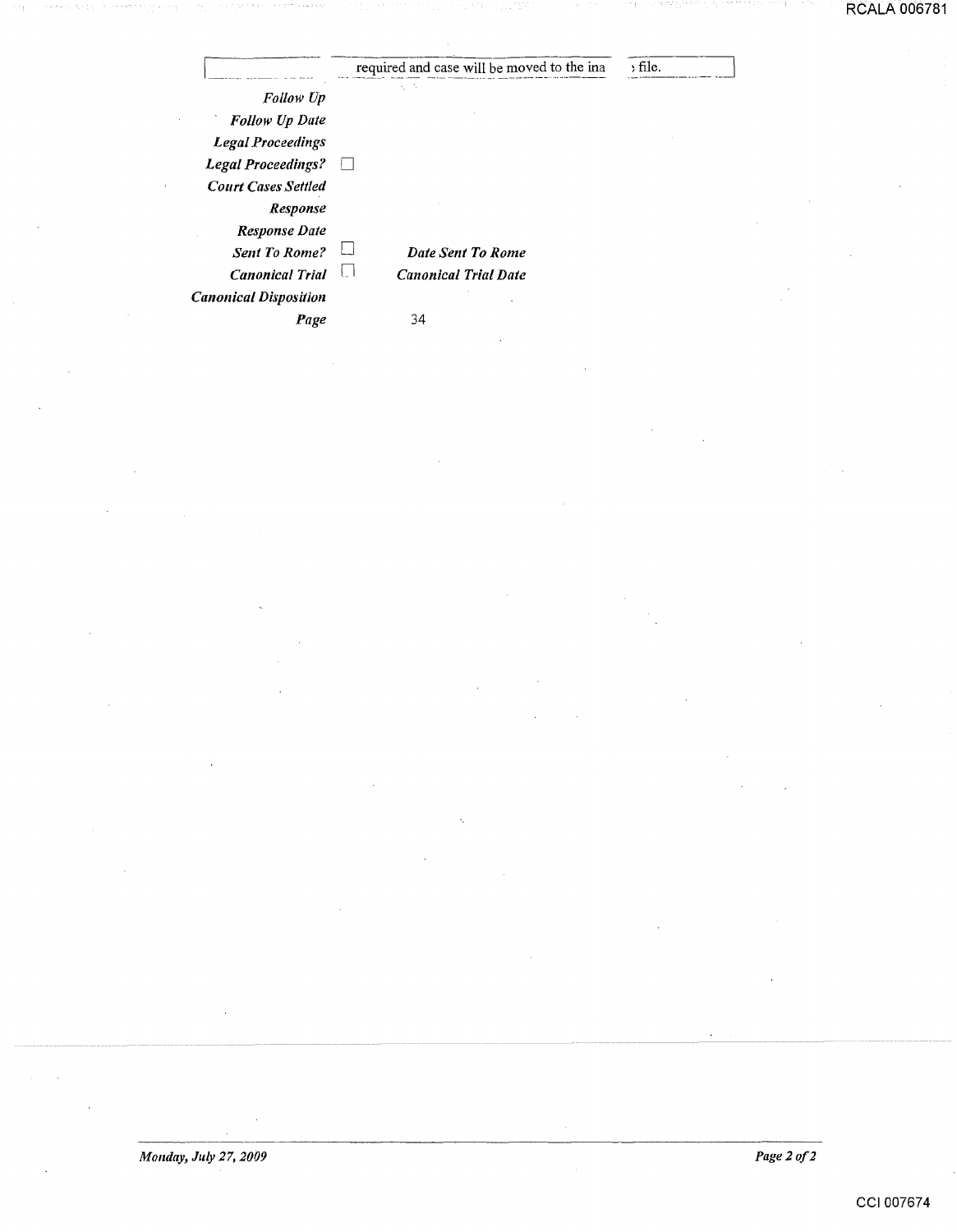## Vicar for Clergy Database

 $\sim$ 

Clergy Assignment Record (Detailed)

## Rev Titian Miani, S.D.B.

| <b>Current Primary Assignment</b>                                                                                           |                                                                          |                         |                        |
|-----------------------------------------------------------------------------------------------------------------------------|--------------------------------------------------------------------------|-------------------------|------------------------|
| Birth Date                                                                                                                  | 4/23/1927                                                                | Age:                    | 82                     |
| <b>Birth Place</b>                                                                                                          | Zoppolo, Udine, Italy                                                    |                         | Deanery:<br>1          |
| <i>Diaconate Ordination</i>                                                                                                 |                                                                          |                         |                        |
| Priesthood Ordination                                                                                                       | 5/5/1955                                                                 |                         |                        |
| Diocese Name                                                                                                                |                                                                          |                         |                        |
| Date of Incardination                                                                                                       |                                                                          |                         |                        |
| Religious Community                                                                                                         | Salesians of St. John Bosco                                              |                         |                        |
| Ritual Ascription                                                                                                           | Latin                                                                    |                         |                        |
| Ministry Status                                                                                                             | Left Archdiocese                                                         |                         |                        |
| Seminary                                                                                                                    |                                                                          |                         |                        |
|                                                                                                                             |                                                                          |                         |                        |
| Ethnicity<br><b>Fingerprint Verification and Safeguard Training</b><br>Date Background Check<br><b>Virtus Training Date</b> | English                                                                  |                         |                        |
|                                                                                                                             |                                                                          |                         |                        |
|                                                                                                                             | <b>Assignment History</b>                                                |                         |                        |
| <b>Assignment</b>                                                                                                           |                                                                          | <b>Beginning Date</b>   | <b>Completion Date</b> |
| Service                                                                                                                     | St. John Bosco High School, Bellflower Education-Teacher/Faculty, Active | 1/1/1968                | 12/31/1969             |
| Left Archdiocese                                                                                                            |                                                                          | 1/1/1966                | 12/31/1968             |
| Service                                                                                                                     | St. John Bosco High School, Bellflower Education-Teacher/Faculty, Active | $1/1/1963$ <sup>*</sup> | 12/31/1956             |
| Bishop Mora Salesian High School, Los Angeles Education-<br>Teacher/Faculty, Active Service                                 |                                                                          | 1/19/1959               | 12/31/1963             |

Background Information .

 $\cdot$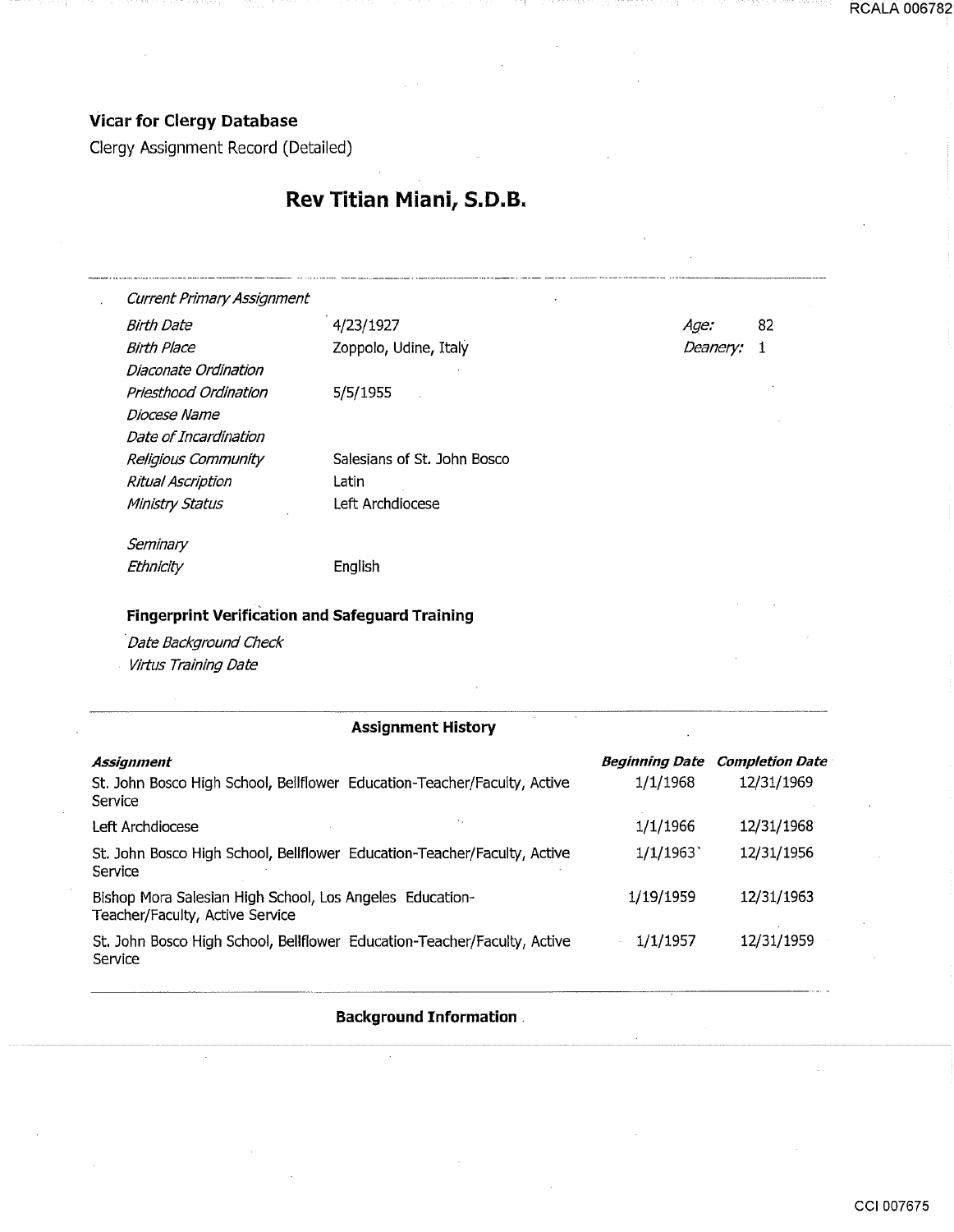|                             |         | $\cdot$                       |        |
|-----------------------------|---------|-------------------------------|--------|
| Salutation                  | Father  | Retired in Rectory?           |        |
| Social Security Number      |         | Will Filed?                   |        |
| Citizenship                 |         | Reference                     | V      |
| Immigration Status          | Citizen | Power of Attorney Health Care | $\Box$ |
| Green Card End Date         |         | Power of Attorney Finance     |        |
| Payroll in lieu of stipends |         |                               |        |
| Enrolled in Pension Plan    |         |                               |        |
| Receiving Pension?          |         |                               |        |

 $\sim$ 

 $\bar{\gamma}$ 

 $\bar{z}$ 

 $\hat{\mathcal{A}}$ 

 $\ddot{\phantom{0}}$ 

CCI 007676

 $\mathbb{R}^2$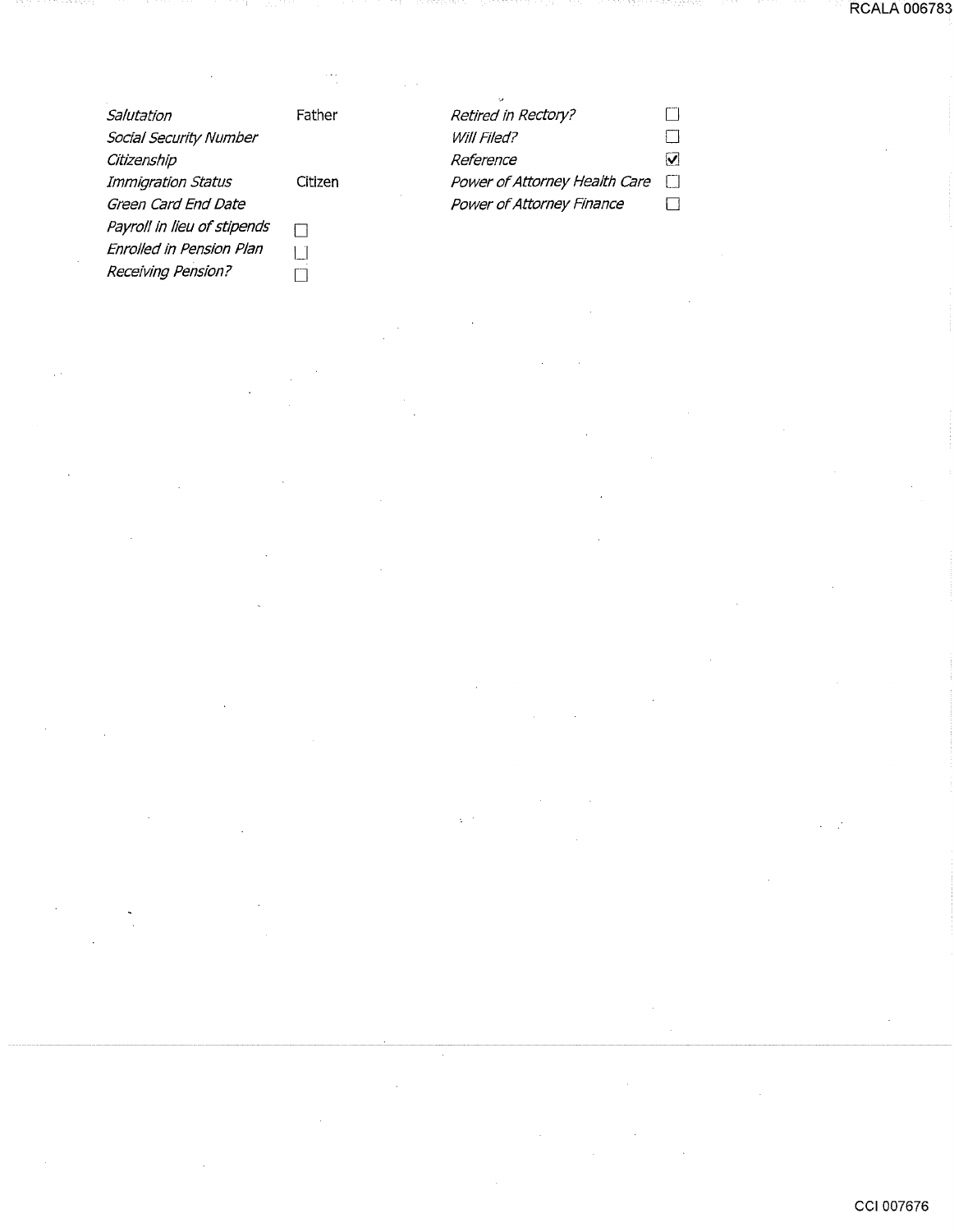

## **MEMORANDUM**

July 27,2009

TO: File

FROM: **REDACTED** 

Clergy Misconduct Oversight Board

SUBJECT: Father James Titian Miani, S.D.B. (CMOB 192)

The Clergy Misconduct Oversight Board considered the allegations against Father James Titian Miani on June 24, 2009.

The complainant alleges that when he was attending a local Catholic high school he was sexually abused by Fr Miani. The abuse happened around 1964. Fr. Miani left the Archdiocese 40 years ago and there have been no other complaints of a similar nature made against him. The religious order will be notified. The Board concluded that no further action was required and that the case should be moved to the inactive file.

**REDACTED** 

**RCALA 006784**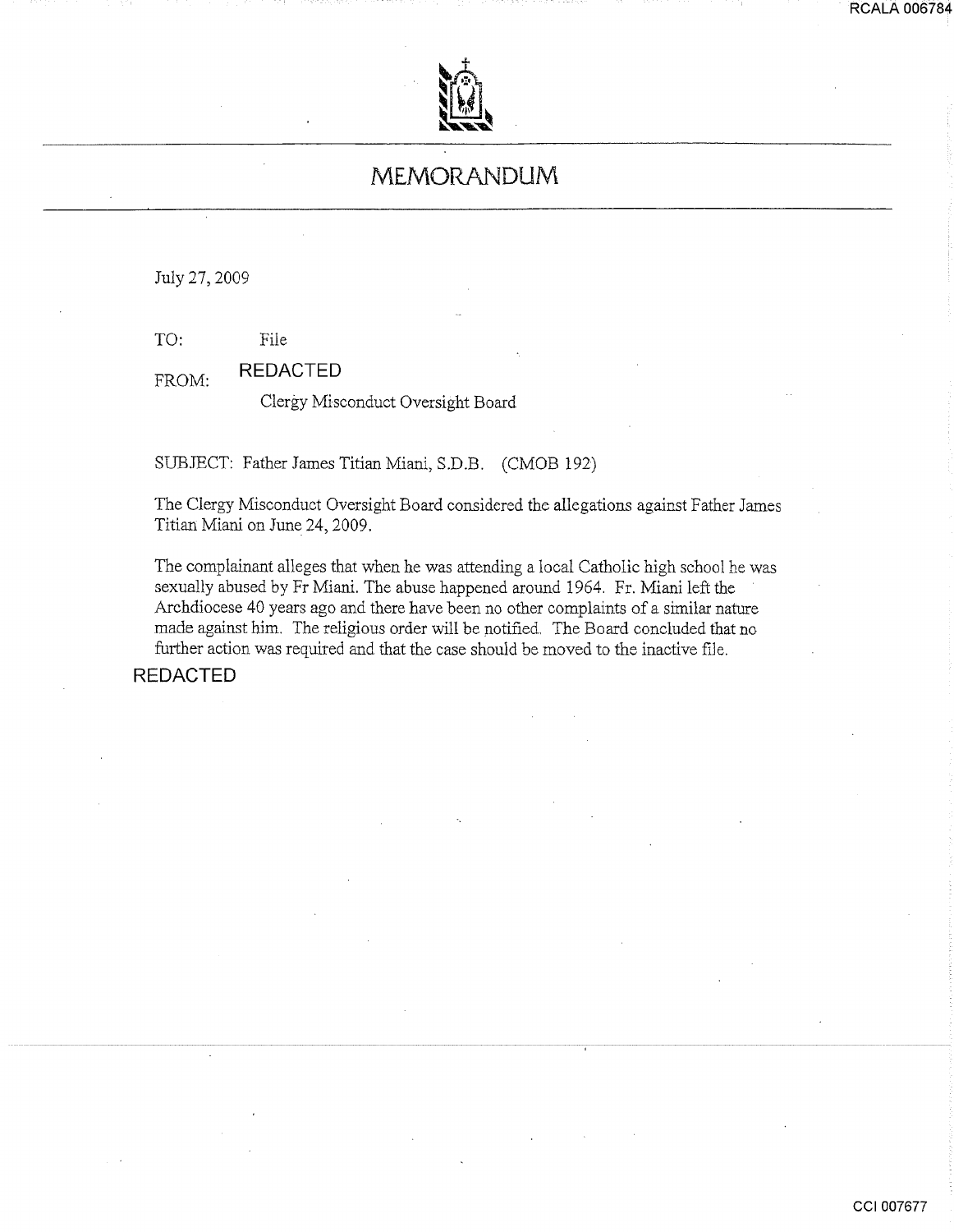$cm$  03 192

ACCUSED NAME 7, Jane Trtian Mians DATE: 5-12-2009

## **CONFIDENTIAL**



## ARCHDIOCESE OF LOS ANGELES Child Abuse Report- Internal Routing Form

|                    | This report involves allegations of:        |                          |  |
|--------------------|---------------------------------------------|--------------------------|--|
|                    | Current Minor and Church Employee/volunteer |                          |  |
|                    | Current Minor and Priest                    |                          |  |
|                    | Past Minor and Priest                       |                          |  |
|                    | Past Minor and Religious Brother            |                          |  |
|                    | Past Minor and Religious Sister             |                          |  |
|                    | Adult/Adult Case                            |                          |  |
|                    | Other                                       |                          |  |
|                    |                                             |                          |  |
| Sexual abuse:      |                                             |                          |  |
| Physical abuse:    |                                             |                          |  |
| Harassment:        |                                             |                          |  |
| Brief Summary:     | covere b                                    | y print of St John Bores |  |
|                    |                                             |                          |  |
|                    |                                             |                          |  |
| To:                |                                             |                          |  |
|                    | Msgr. Gonzales - Vicar of Clergy Mugarita   |                          |  |
|                    | <b>REDACTED</b>                             |                          |  |
|                    |                                             |                          |  |
|                    |                                             |                          |  |
|                    |                                             |                          |  |
|                    |                                             |                          |  |
|                    |                                             |                          |  |
|                    |                                             |                          |  |
|                    |                                             |                          |  |
|                    |                                             |                          |  |
|                    | Other<br><b>REDACTED</b>                    |                          |  |
|                    |                                             |                          |  |
| Submitted by:      |                                             |                          |  |
| Comments: REDACTED | Date distributed: $6 - 3 - 6009$            |                          |  |
|                    |                                             |                          |  |
|                    |                                             |                          |  |
|                    |                                             |                          |  |
|                    |                                             |                          |  |
|                    |                                             |                          |  |
|                    |                                             |                          |  |

Revised: 03/12/2009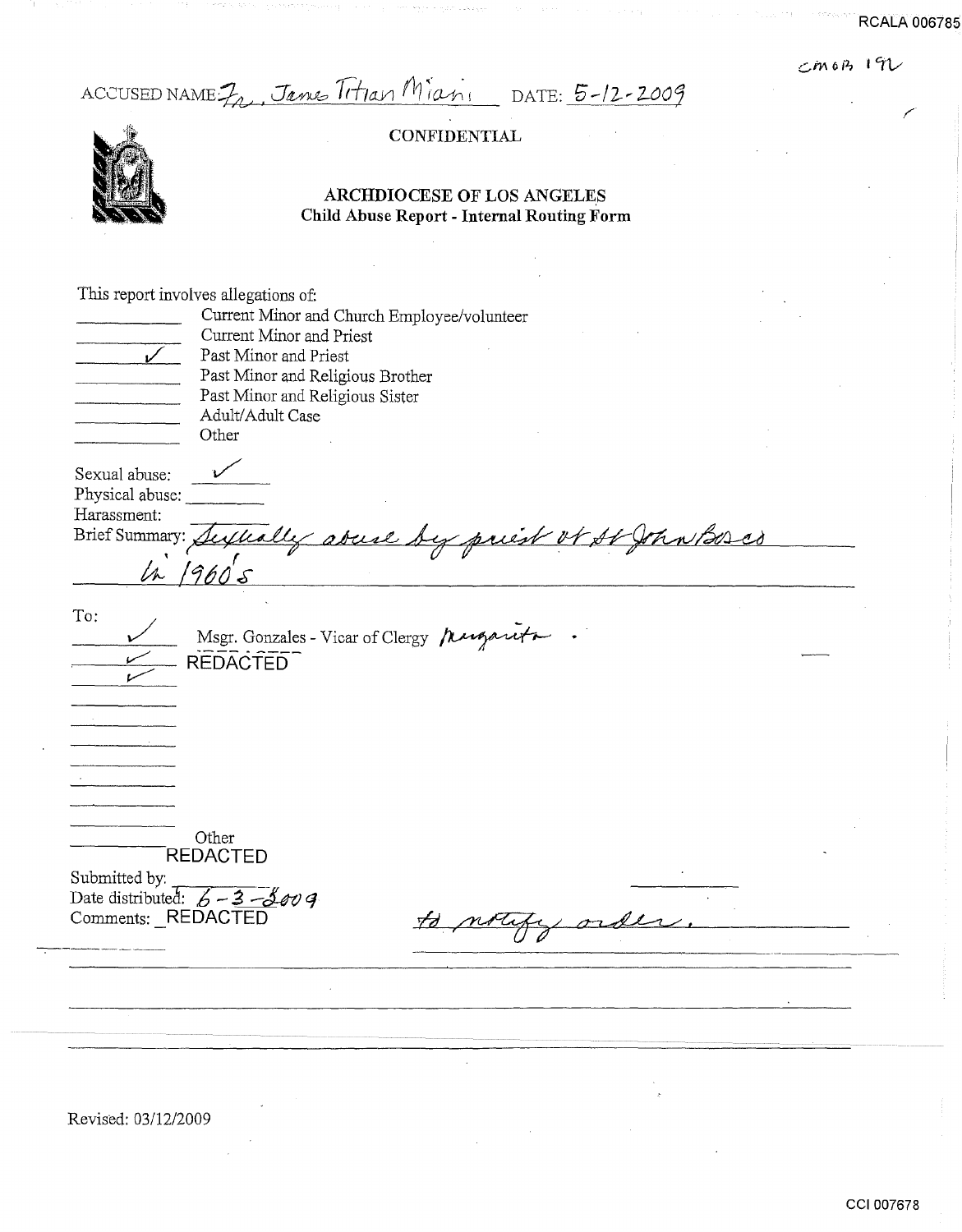

## **CONFIDENTIAL** INVESTIGATION AND RESPONSIBILITY FORM

CLERGY NAME: FR James Titjan MianiDATE 1ST REPORT/INVESTIGATION: 5-12-2009

| <b>Office Responsible</b>                               | Y/N/NA<br>Circle one | <b>Target Date</b>                   | <b>Completion Date</b> |
|---------------------------------------------------------|----------------------|--------------------------------------|------------------------|
| Vicar for Clergy                                        |                      |                                      |                        |
| Assign Investigator (other than current minor)<br>Name. | Y/N/NA               |                                      |                        |
| · Advise Religious Superior                             | YN/NA                |                                      |                        |
| Advise Other Diocese(s)                                 | <b>Y/N/NA</b>        | <u> 1980 - John Amerikaans III (</u> |                        |
| Meet with accused clergy                                | Y/N/NA               |                                      |                        |
| Investigation complete & disposition in file            | Y/N/NA               |                                      |                        |
| Other                                                   | Y/N/NA               |                                      |                        |
| Vicar for Canonical Service/Promoter of Justice         |                      |                                      |                        |
| Decree opening preliminary investigation/Canon 1717     | Y/N/NA               |                                      |                        |
| Assign Investigator (current minor)<br>٠<br>Name:       | Y/N/NA               |                                      |                        |
| Advise Religious Superior                               | Y/N/NA               |                                      |                        |
| Advise Other Diocese(s)                                 | Y/N/NA               |                                      |                        |
| Advise accused to engage Canonical counsel              | Y/N/NA               |                                      |                        |
| Meet with accused clergy                                | Y/N/NA               |                                      |                        |
| Investigation complete & disposition in file            | Y/N/NA               |                                      |                        |
| Report to Rome with Votum of the Cardinal               | Y/N/NA               |                                      |                        |
| Other                                                   | Y/N/NA               |                                      |                        |
| Legal                                                   |                      |                                      |                        |
| Report made to Law Enforcement                          | Y/N/NA               |                                      |                        |
| Other                                                   | Y/N/NA               |                                      |                        |
| <b>Victims Assistance</b>                               |                      |                                      |                        |
| Pastoral Outreach                                       | Y/N/NA               |                                      |                        |
| Further Assistance                                      | Y/N/NA               |                                      |                        |
| Other                                                   | Y/N/NA               |                                      |                        |
|                                                         |                      |                                      |                        |
| <b>Clergy Misconduct Oversight Board</b>                |                      |                                      |                        |
| Reported to Chair/Matter opened                         | Y/N/NA               |                                      |                        |
| CMOB case opened (Assigned #                            | Y/N/NA               |                                      |                        |
| Recommendation Made                                     | Y/N/NA               |                                      |                        |
| Case Closed                                             | Y/N/NA               |                                      |                        |
| OTHER DEPARTMENTS/ACTIONS: 21                           |                      |                                      |                        |
|                                                         |                      |                                      |                        |
| <b>MAIN FILE NUMBER:</b><br>FOLLOW UP PERSON ASSIGNED:  |                      |                                      |                        |

 $\mathcal{A}^{\mathcal{A}}$ 

**RCALA 00678**